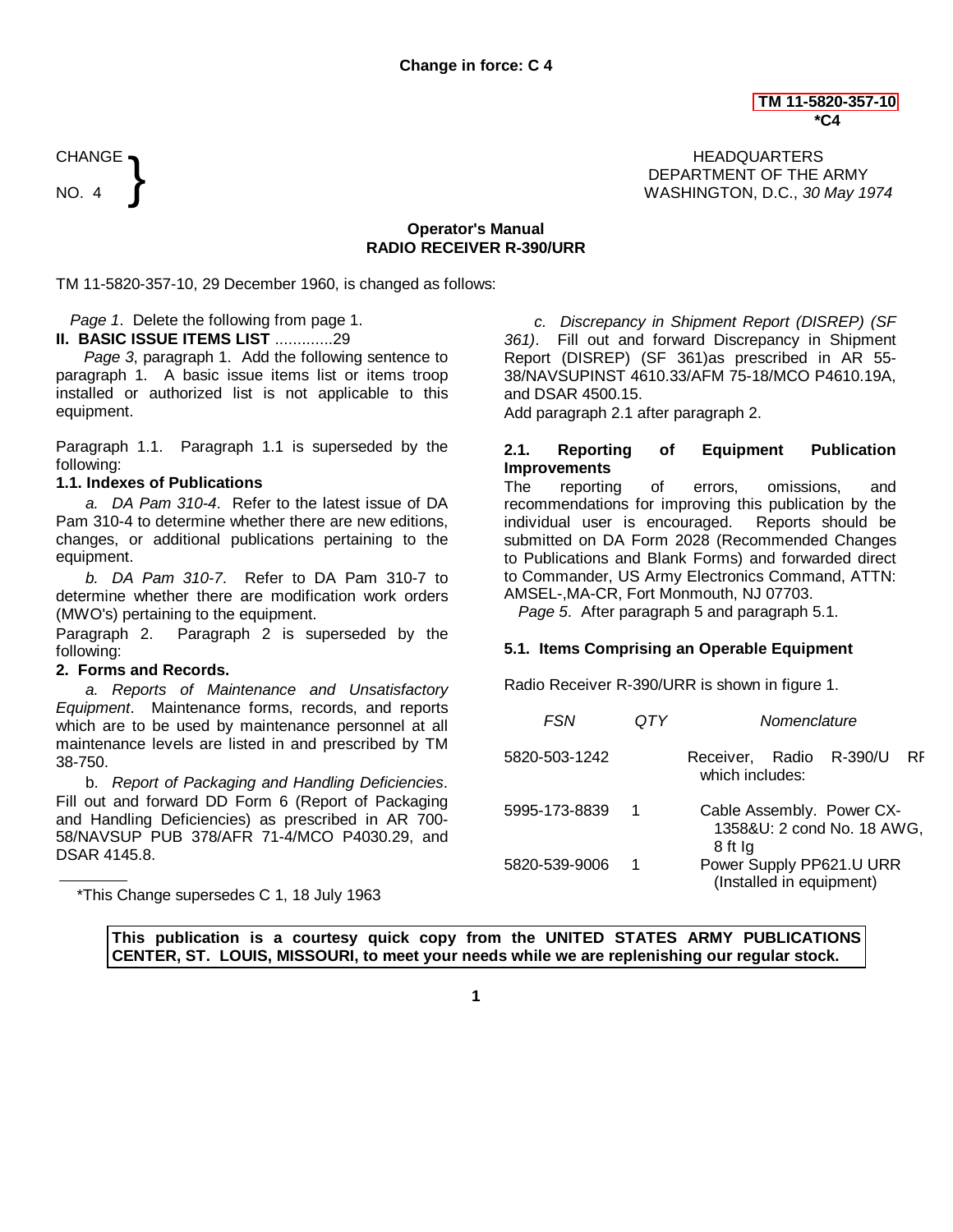Paragraph 6. Subparagraph 6b is superseded by the following:

*b. Running Spares* (fig. 5).

| FSN           | Qty | Items                                                                         |
|---------------|-----|-------------------------------------------------------------------------------|
| 5960-1883553  | 1   | Electron tube: SMIL type 6AJ5                                                 |
| 5960-118-3551 | 1   | Electron tube: MIIL type 6AK6                                                 |
| 5960-188-3602 | 1   | Electron tube: MIL type 6BH6                                                  |
| 5960-188-6589 | 1   | Electron tube: MIL type 6BJ6                                                  |
| 5960-188-8515 | 1   | Electron tube: MIL type 6C4                                                   |
| 5960-262-0167 | 1   | Electron tube: MIL type 12AT7WA                                               |
| 5960-166-7663 | 2   | Electron tube: MIL type 12AU7                                                 |
| 5960-167-0389 | 1   | Electron tube: MIL type 5651                                                  |
| 5960-264-2089 | 1   | Electron tube: MIL type 5749/<br>6BA6W                                        |
| 5960-262-0210 | 1   | Electron tube: MIL type 5814A                                                 |
| 5960-264-1486 | 1   | Electron tube: type 6082 per<br><b>BUSHIPS Spec</b>                           |
| 5920-131-9821 | 6   | Fuse, cartridge: 3 amp; 125V;<br>Littlefuse No. 313003                        |
| 5920-537647   | 5   | Fuse, cartridge: 38 amp; 250V;<br>MIL type F02GR375B                          |
| 6240-155-7836 | 1   | Lamp, incandescent: 28V; 0.04 amp;<br>Fed Spec No. W-L-111b,<br>trade No. 327 |
| 590-502-4840  | 1   | Resistor, current regulating: MIL<br>type TJ311MO1                            |

*Page 13*. figure 8 (part 2 of 2), step 7. Add following: *Caution***: When turning the ZERO ADJ control knob, be careful not to force the knob counterclockwise beyond the stop. The shaft can be turned to a point at which the plate on the end of the shaft is forced off.**

*Page 24*. Delete figure 14.

*Sequence*

*Page 25*. Delete paragraph 20 and substitute:

## **20. Preventive Maintenance**

Preventive maintenance is the systematic care, servicing, and inspection of equipment to prevent the occurrence of trouble, to reduce downtime, and to assure that the equipment is serviceable.

# **20.2. Daily Preventive Maintenance Checks and Service Charts**

| ltem                                         | Procedure                                                                                                                                 | References |
|----------------------------------------------|-------------------------------------------------------------------------------------------------------------------------------------------|------------|
| <b>Exterior surfaces</b>                     | Clean the receiver dust covers and panel; clean the fre-<br>quenty indicator glass and meter glasses                                      | Par. 20.3. |
| Frequency indicator glass;<br>meter glasses. | Inspect frequency indicator glass and the meter glasses<br>for cracks and breaks.                                                         | Fig. 1.    |
| Cords and cables                             | Check cords and cables for cracks and breaks                                                                                              | None.      |
| <b>Connectors</b>                            | Inspect connectors on the rear of the receiver for tightness.                                                                             | None.      |
| Knobs and switches                           | While making the operational test (item 6) check the me-<br>chanical action of each knob and switch for external and<br>internal binding. | Fig. 6.    |
|                                              |                                                                                                                                           |            |

*a. Systematic Care*. The procedures given in paragraphs 20.1 and 20.2 cover systematic care essential to proper upkeep and operation of the equipment. The cleaning operations (par. 20.3) should be performed once a day. If the equipment is not used daily, the cleaning operations must be performed before operation after any extended shutdown, or once a week while the equipment is kept in a *standby* condition. The other items must be checked before the equipment is placed in operation after a shutdown, during operation, or after it is turned off, as specified in the applicable paragraph.

*b. Preventive Maintenance Checks and Services*. The preventive checks and services chart (par. 20.2) outlines inspections to be made each day. These checks and services are made to maintain Army equipment in a combat serviceable condition; that is, in good operating condition. To assist operators in maintaining combat serviceability, the chart indicates what to inspect, how to inspect, and what the normal conditions are; the *References* column lists the paragraph or figure that contains additional information. If the defect by remedied by the operator, higher echelon maintenance or repair is required. Records of these checks and services must be made in accordance with TM 38750.

## **20.1. Preventive Maintenance Checks and Service Periods**

*a*. Preventive maintenance checks and services of the R-390/URR are required on a daily basis.

*b*. Paragraph 20.2 specifies services and inspections that must be accomplished daily and under special conditions listed below for transportable and mobile installations.

(1) When the equipment is initially installed.

(2) When the equipment is reinstalled after removal for any reason.

(3) At least once each week if the equipment is maintained in a *standby* condition.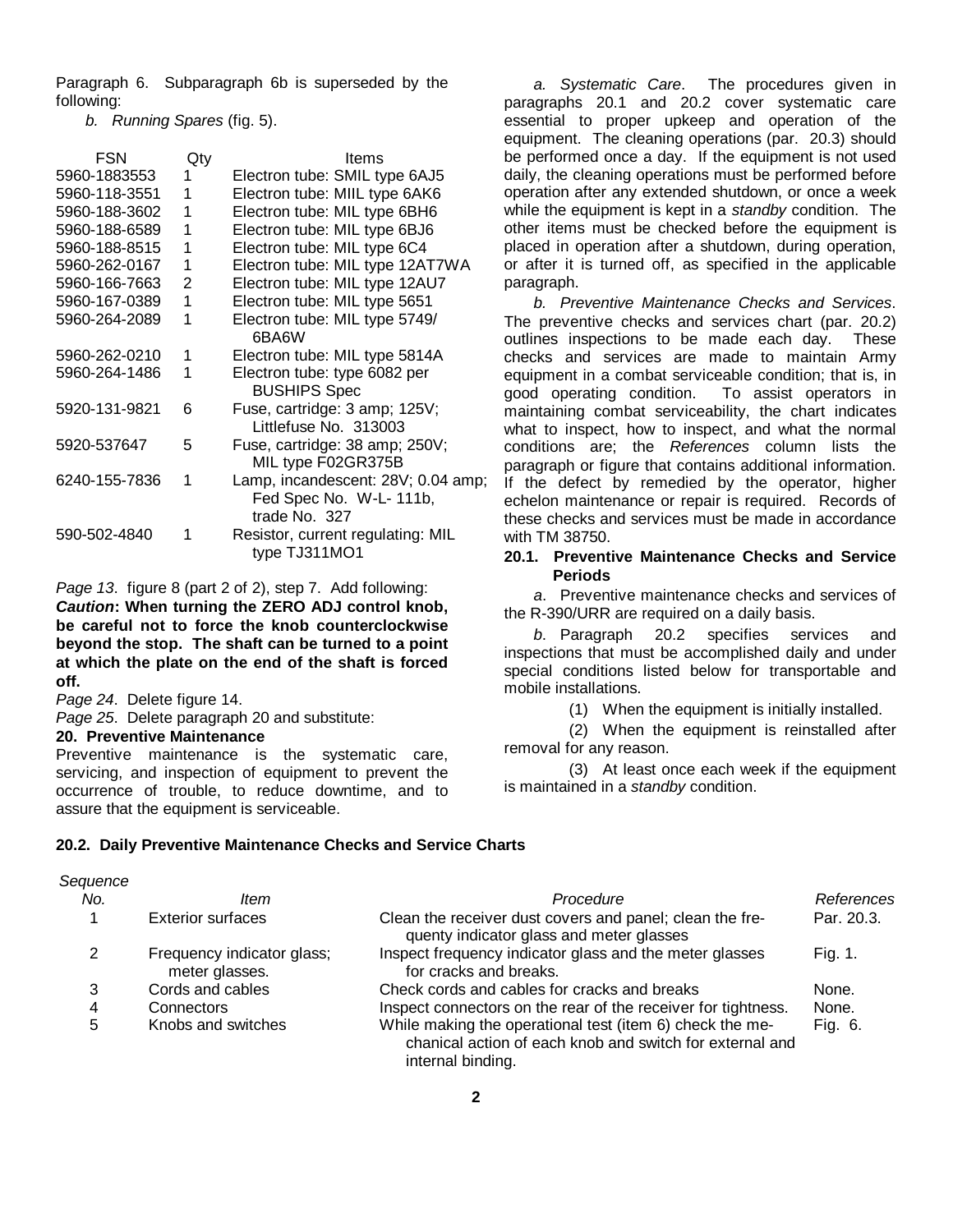*Sequence*

*No. Item Procedure References*

6 Operational test .......................... Perform the steps as given in the operational Par. 23c. checklist.

## **20.3. Cleaning**

Inspect the exterior of the receiver. The exterior should be clean, and free of dust, dirt, grease, and fungus.

*Warning***: Cleaning Compound (Federal stock No. 7930-395-9542) is flammable and its fumes are toxic. Provide adequate ventilation.** *Do not* **use near a flame.**

*a*. Remove dirt and dust with a clean soft cloth. Dampen the cloth with cleaning compound if necessary.

*b*. Remove grease, fungus, and ground-in dirt from the case; use a cloth dampened (not wet) with cleaning compound.

*c*. Remove dirt from the frequency indicator glass and the meter glass with a cloth dampened with cleaning compound.

*Caution***: To prevent breakage, do not press on the glass.**

*d*. Remove dust and dirt from the jacks and plugs with a brush.

*e*. Clean the panel and control knobs with a soft cloth. If necessary, dampen the cloth with water and use mild soap.

*Page 28*. Add the following to appendix I.

TM 38-750 The Army Maintenance Management System (TAMMS).

*Page 29*, appendix II. Delete appendix II.

By Order of the Secretary of the Army:

CREIGHTON W. ABRAMS *General, United States Army Chief of Staff*

Official:

VERNE L. BOWERS *Major General, United States Army The Adjutant General*

Distribution:

To be distributed in accordance with DA Form 12-51 (qty rqr block No. 897) Operator's Maintenance requirements for R-390/URR.

 **U.S. GOVERNMENT PRINTING OFFICE: 1974-768118/1796**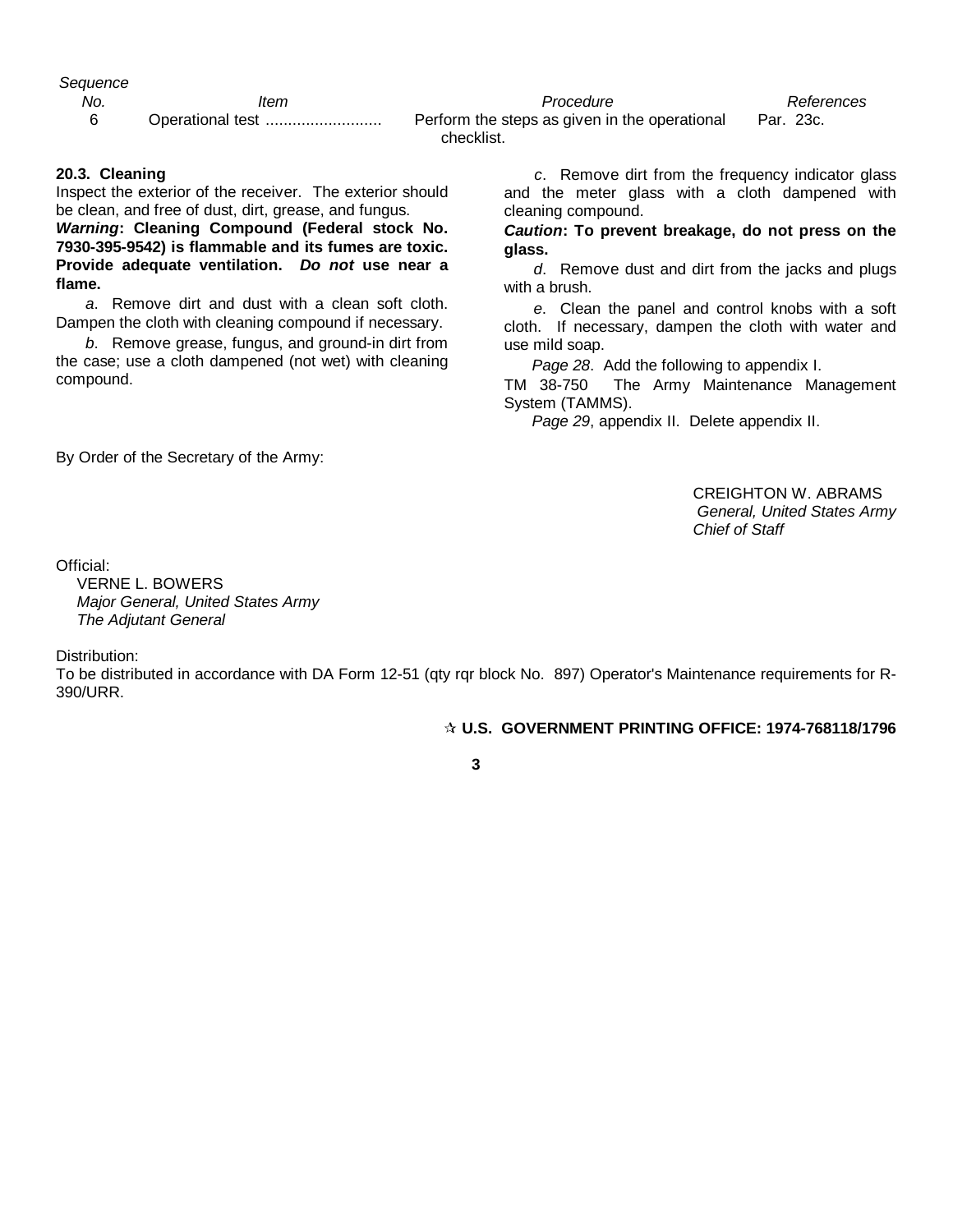# <span id="page-3-0"></span>**D E P A R T M E N T O F T H E A R M Y T E C H N I CA L M A N U A L**

## **OPERATOR'S MANUAL RADIO RECEIVER R-390/URR**

# **Headquarters, Department of the Army, Washington 25, D. C. 29 December 1960**

## **WARNING**

# **DANGEROUS VOLTAGES EXIST IN THIS EQUIPMENT**

**Be careful when working on the 240-volt power supply and the circuits connected to it, or on the 115/230-volt ac line connections. Before connecting the receiver to an ac source, be sure that the chassis is connected to the same ground as the ac source.**

## **DON'T TAKE CHANCES!**

|                 |                |                                             | Paragraph      | Page |
|-----------------|----------------|---------------------------------------------|----------------|------|
| <b>CHAPTER</b>  | 1.             | <b>INTRODUCTION</b>                         |                |      |
| Section         | $\mathbf{L}$   | General                                     |                |      |
|                 |                | Scope                                       | 1              | 3    |
|                 |                |                                             | $\overline{2}$ | 3    |
|                 | Ш.             | Description and data                        |                |      |
|                 |                |                                             | 3              | 3    |
|                 |                |                                             | 4              | 3    |
|                 |                |                                             | 5              | 4    |
|                 |                |                                             | 6              | 5    |
|                 |                |                                             | 7              | 5    |
|                 |                |                                             | 8              | 5    |
| <b>CHAPTER</b>  | 2 <sub>1</sub> | OPERATING INSTRUCTIONS                      |                |      |
|                 |                |                                             | 9              | 7    |
|                 |                |                                             | 10             | 7    |
|                 |                |                                             | 11             | 9    |
|                 |                |                                             | 12             | 9    |
|                 |                |                                             | 13             | 9    |
|                 |                |                                             | 14             | 9    |
|                 |                |                                             | 15             | 9    |
|                 |                |                                             | 16             | 13   |
|                 |                |                                             | 17             | 13   |
|                 |                |                                             | 18             | 19   |
| <b>CHAPTER</b>  | 3.             | MAINTENANCE INSTRUCTIONS                    |                |      |
|                 |                |                                             | 19             | 25   |
|                 |                |                                             | 20             | 25   |
|                 |                |                                             | 21             | 25   |
|                 |                |                                             | 22             | 25   |
|                 |                |                                             | 23             | 25   |
| <b>CHAPTER</b>  | 4.             | DEMOLITION OF MATERIEL TO PREVENT ENEMY USE |                |      |
|                 |                |                                             | 24             | 27   |
|                 |                |                                             | 25             | 27   |
| <b>APPENDIX</b> | $\mathbf{L}$   | <b>REFERENCES</b>                           |                | 28   |
|                 | Ш.             |                                             |                | 29   |

<sup>\*</sup>This manual supersedes TM 11-5820-357-10P, 4 November 1959, and such portions of TM 11-856, 11 January 1955, including C1, 23 June 1955, C2, 29 September 1955, C3, 19 January 13 C4, 22 December 1958, and C5, 31 December 1959, as pertains to operation of equipment.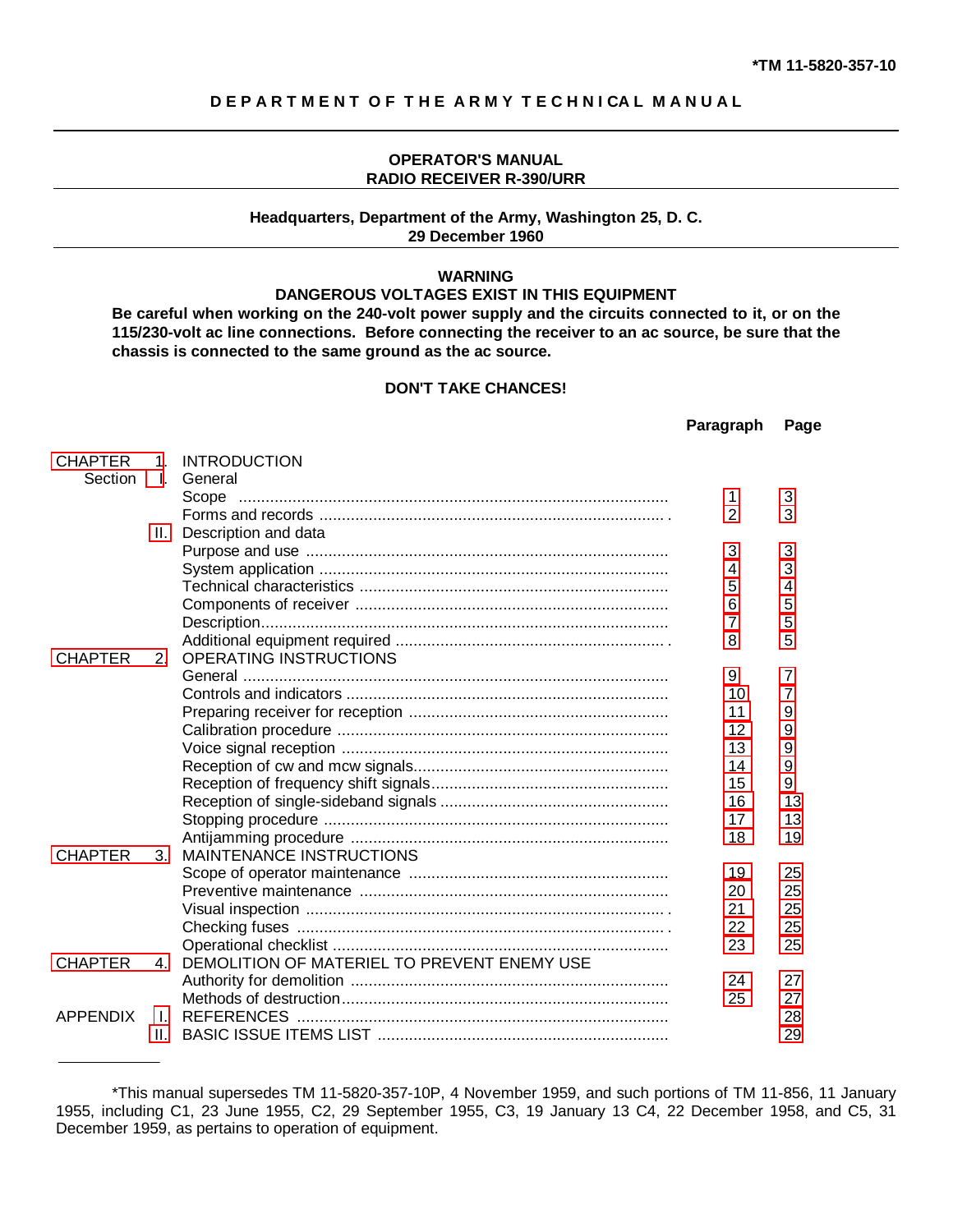<span id="page-4-0"></span>

**Figure 1. Radio Receiver R-390/ URR.**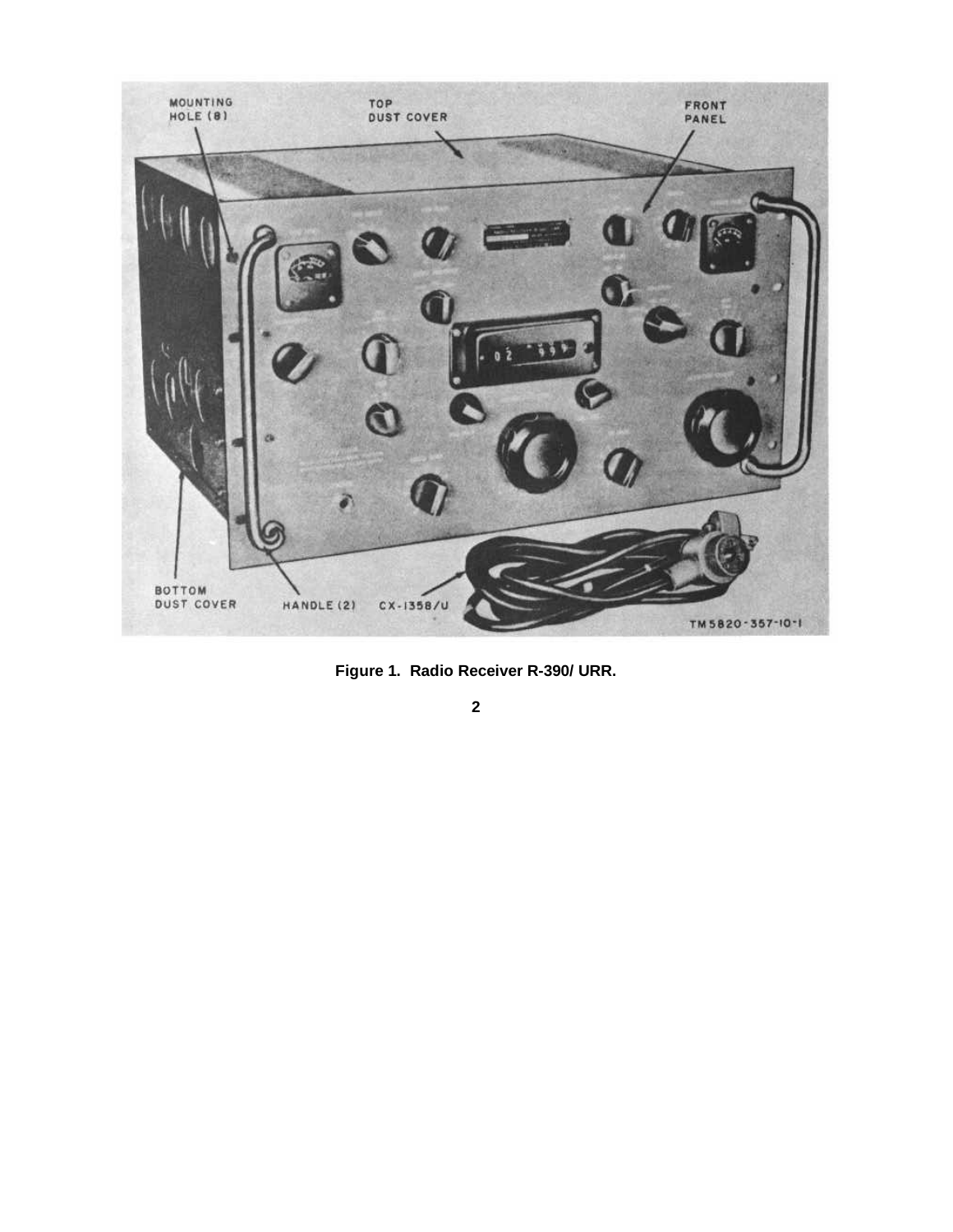## **Section I. GENERAL**

## <span id="page-5-0"></span>**1. Scope**

This manual describes Radio Receiver R390/URR [\(fig. 1\)](#page-4-0) and covers its operation and operator's maintenance. It includes operation under usual conditions, methods of cleaning and inspecting the equipment, and replacement of parts available to first echelon maintenance. Throughout this manual, Radio Receiver R390/URR will be referred to as the receiver.

## **2. Forms and Records**

- *a. Unsatisfactory Equipment Reports.*
	- (1) Fill out and forward DA Form 468 (Unsatisfactory Equipment Report) to the Commanding Officer, U. S. Army Signal Materiel Support Agency, ATTN: SIGMS-ML, Fort Monmouth, N. J., as prescribed in AR 700-38.
	- (2) Fill out and forward AF TO Form 29 (Unsatisfactory Report) to the Commander, Air Materiel Command, Wright-Patterson Air Force Base, Ohio, as prescribed in AR TO 0035D-54.

*b. Report of Damaged or Improper Shipment*. Fill out and forward DD Form 6 (Report of Damaged or Improper Shipment) as prescribed in AR 700-58 (Army); Navy Shipping Guide, Article 1850-4 (Navy); and AFR 71-4 (Air Force).

*c. Preventive Maintenance Forms*. Prepare DA Form 11-238 [\(fig. 12\)](#page-24-0), Maintenance Checklist for Signal Equipment (Sound Equipment, Radio, Direction Finding, Radar, Carrier, Radiosonde and Television), in accordance with instructions on the form.

*d. Parts List Form*. Forward DA Form 2028, Recommended Changes to DA Technical Manual Parts Lists or Supply Manual 7, 8, or 9, directly to the Commanding Officer, U. S. Army Signal Materiel Support Agency, ATTN: SIGMS-ML, Fort Monmouth, N. J., with comments on parts listing.

*e. Comments on Manual*. Forward all other comments on this publication directly to the Commanding Officer, U. S. Army Signal Materiel Support Agency, ATTN: PA2d, Fort Monmouth, N. J.

# **Section II. DESCRIPTION AND DATA**

## **3. Purpose and Use**

*a*. Radio Receiver R390/URR is a general purpose receiver for use in fixed and mobile applications. The receiver provides for recep-





tion of continuous wave (cw), modulated-continuouswave (mcw) amplitude-modulated (am.), frequency shift keyed (fsk), and single-sideband signals.

*b*. The receiver furnishes audiofrequency (af) output power to a local loudspeaker and headset or a balanced line. An intermediate frequency (if.) output is also provided so that received radio teletypewriter signals may be fed to other equipment for conversion into signals usable by teletypewriter equipment.

## **4. System Application**

- *a. Space-Diversity Receiving System.*
	- (1) Two or three receivers can be connected as a space-diversity receiving system for reception of voice signals (fig. 2). This system provides sub-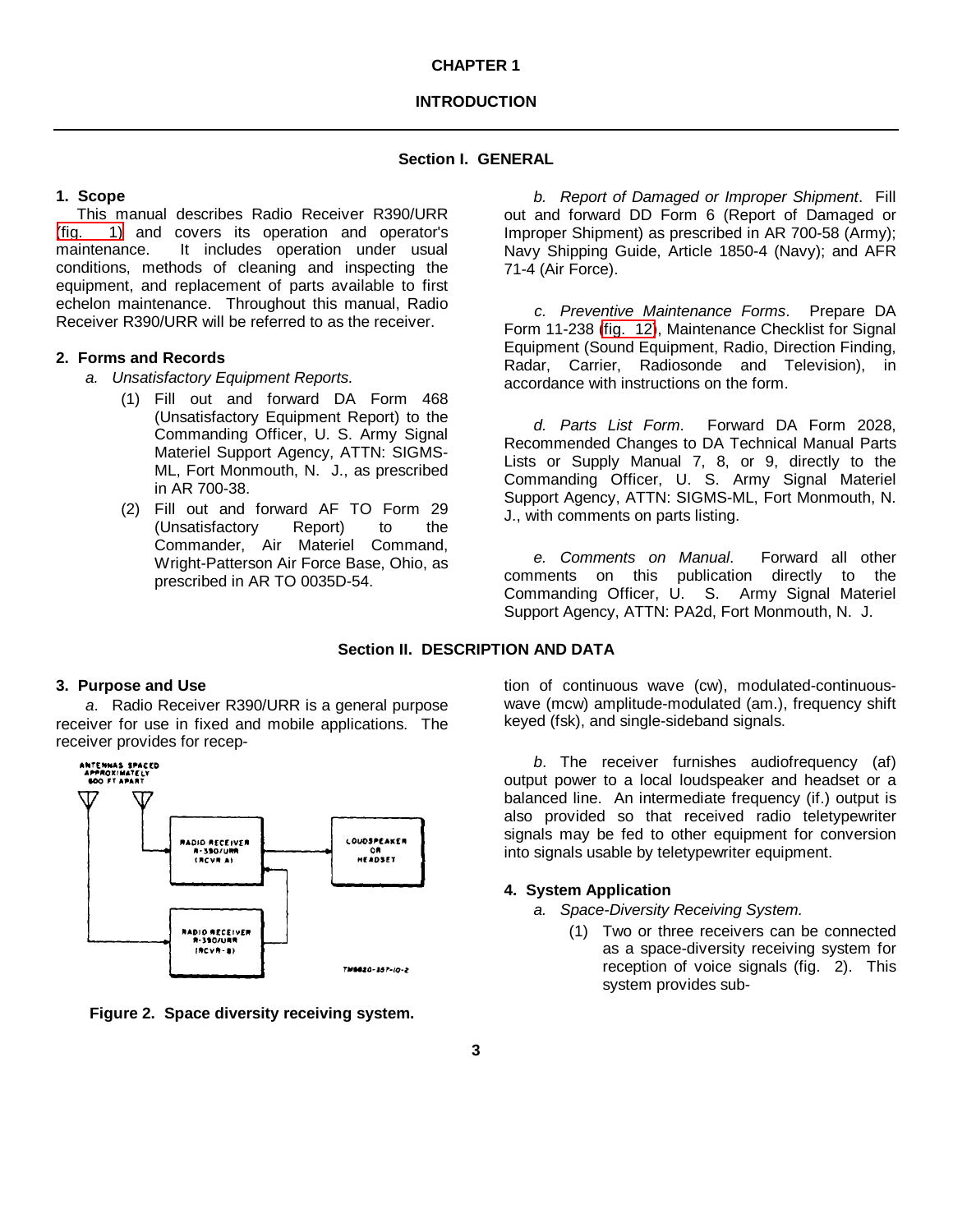<span id="page-6-1"></span><span id="page-6-0"></span>

**Figure 3. Space-diversity radio teletypewriter system.**



**Figure 4. Single-sideband radio teletypewriter system.**

stantially uniform audio output to a loudspeaker or headset, minimizing the effect of fading signals.

(2) Rhombic or doublet antennas spaced at least 600 feet apart are connected to the two receivers*.*

*b. Space-Diversity Radio Teletypewriter System*. Figure 3 shows two receivers connected in a spacediversity radio teletypewriter system. The doublet or rhombic antennas feed the incoming frequency-shift signals to the receivers. The outputs of the receivers are applied to a converter which provides diversity combining and produces direct current (dc) signals for the operation of teletypewriter equipment.

*c. Single-Sideband Radio Teletypewriter System*. A receiver and Single Sideband Converter CV-157/URR are connected as shown in [figure 4](#page-6-0) for the reception of single-sideband (ssb) multichannel radio teletypewriter signals occupying 12 kilocycles (kc) of radio-frequency (rf) spectrum space divided into two 6-ke sidebands, one 6-kc sideband on each side of a reduced carrier. A double-sideband signal, either am. or phase-modulated (pm), occupying up to a total of 12 kc of spectrum space also can be received. For additional information, refer to TM 11-649.

## **5. Technical Characteristics**

| Frequency range | 0.5 to 32 mc in 32 bands. |
|-----------------|---------------------------|
| Type of signals | A1 (cw), A2 (mcw), A3     |
| received        | (voice), FI (frequency-   |
|                 | shift keying), and A9     |
|                 | (composite transmis-      |
|                 | sions such as multi-      |
|                 | channel radio teletype-   |
|                 | writer signals).          |
| Type of tuning  | Continuous; frequency     |
|                 | read directly on coun-    |
|                 | tertype indicator.        |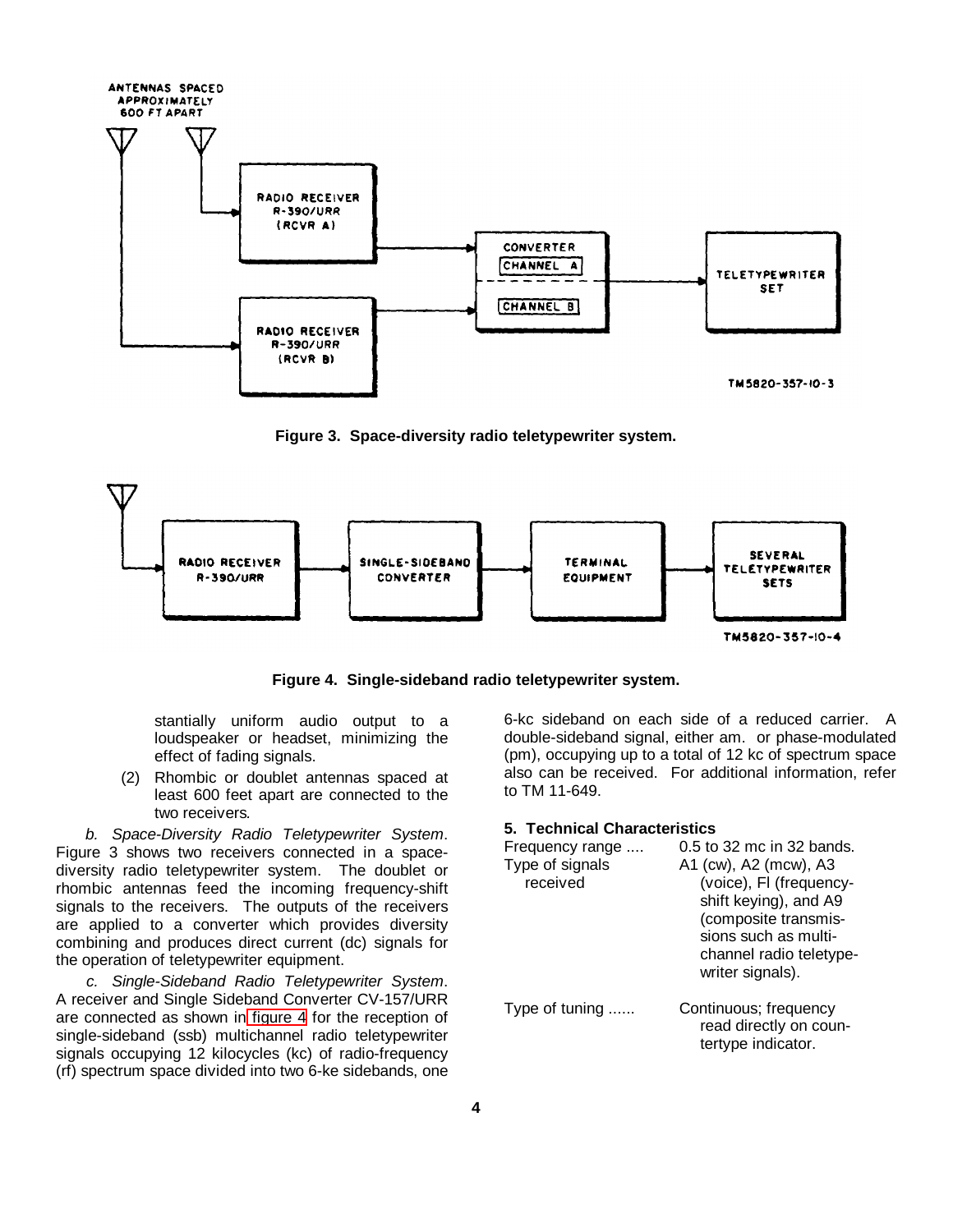<span id="page-7-0"></span>

| Calibration points | Every 100 kc.                       | 125-ohm nominal termi-<br>Balanced                    |
|--------------------|-------------------------------------|-------------------------------------------------------|
| Power source       | 115/230 volts ac, 48-62             | nating impedance;                                     |
|                    | cps (+10%)                          | matches 50- to 200-ohm                                |
| Power input        | 270 watts total; 170 watts          | balanced transmission                                 |
|                    | with oven heaters off.              | lines or unbalanced                                   |
| Antenna require-   |                                     | lines, using adapters.                                |
| ments:             |                                     |                                                       |
| Unbalanced         | Random length straight-             | 6. Components of receiver                             |
|                    | wire or vehicular-<br>mounted whip. | a. Components. The components of Radio                |
|                    |                                     | Receiver R-390/URR are listed in the following chart. |

|         |             | Height | Depth | Width | Unit<br>weight |
|---------|-------------|--------|-------|-------|----------------|
| Quality | <b>Item</b> | (in.)  | (in.) | (in.) | (lb)           |
|         |             | 101/2  | 171/4 | 19    | 65             |
|         |             | 57/8   | 41/8  | 6.3/4 | 15             |
|         |             |        |       | 96    | 0.677          |
|         |             |        |       |       |                |
| 1 Set   |             |        |       |       |                |
| Total   |             |        |       |       | 84.677         |

# *b. Running Spare[s \(fig. 5\)](#page-8-0).*

| Quantity | Item                                   |
|----------|----------------------------------------|
|          | Electron tube, 6AJ6                    |
|          | Electron tube, 6AK6                    |
|          | Electron tube, 6BH6                    |
| 2        | Electron tube, 6BJ6                    |
|          | Electron tube, 6C4                     |
|          | Electron tube, 12AT7WA                 |
| 2        | Electron tube, 12AU7                   |
|          | Electron tube, 5651                    |
|          | Electron tube, 5749/6BA6W              |
| 2        | Electron tube, 5814A                   |
|          | Electron tube, 6082                    |
|          | Electron tube 26Z5W (For PP-621/URR)   |
| 6        | Fuses, cartridge, 3 amp, 125v          |
| 6        | Fuse, cartridge, 3/8 amp, 250v         |
|          | Lamp, 0.04 amp, 28v                    |
|          | Resistor, current-regulating, TJ311MOI |

# **7. Description**

*a*. The receiver [\(fig. 1\)](#page-4-0) is designed for mounting in a standard 19-inch rack or a table-top cabinet.

*b*. All operating controls, indicators, and a phones jack are located on the front panel. Two handles are provided for removing the receiver from the rack or cabinet. The chassis is enclosed by dust covers which may be removed when the receiver is installed in a cabinet.

*c*. Antenna connectors, operating and spare fuses, a power cable, an if. connector, an OVENS switch, terminal boards, and special tools for use by higher echelon personnel, are mounted on the rear panel [\(fig.](#page-28-0) [15\)](#page-28-0). Cutouts are provided to permit access to internal controls used by higher echelon personnel.

# **8. Additional Equipment Required**

The following material is not supplied as a part of Radio Receiver R-390/URR but is required for its operation. The connectors required will depend on the particular installation.

## Antenna:

| Balanced<br>Unbalanced $\ldots$ | Doublet or rhombic.<br>Random-length<br>straight-wire or<br>whip. |
|---------------------------------|-------------------------------------------------------------------|
|                                 |                                                                   |

| Low-impedance      |                       |
|--------------------|-----------------------|
| transmission line: |                       |
| Balanced           | $50$ to $200$ ohm.    |
| Unbalanced         | 70-ohm coaxial cable. |
| Connector          | Connector Plug UG-    |
|                    | 970/U or connec-      |
|                    | tor Plug UG-971       |
|                    | U                     |
| Headset            | Headset Navy type     |
|                    | CW-49507 or           |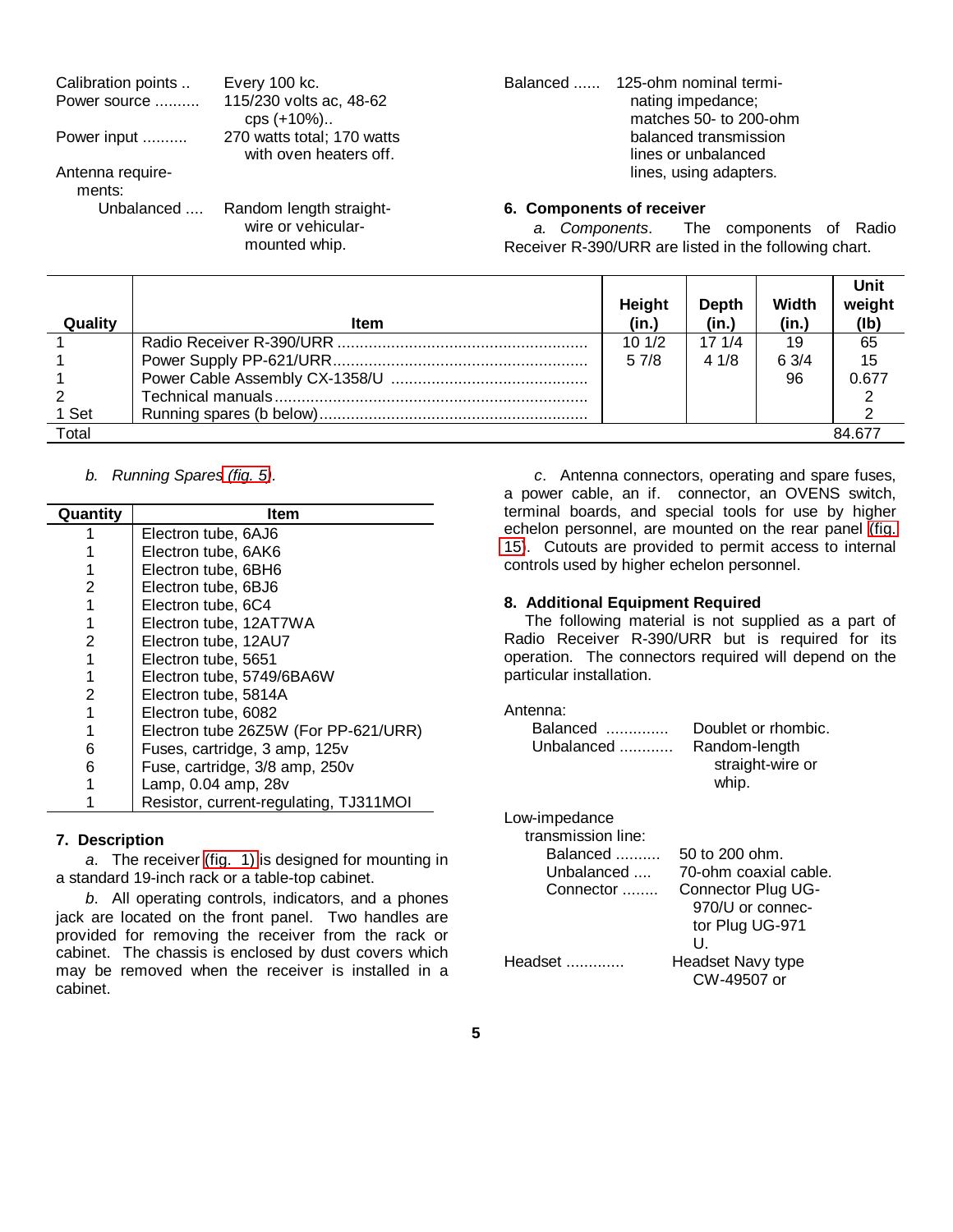<span id="page-8-0"></span>

**Figure 5. Running spares.**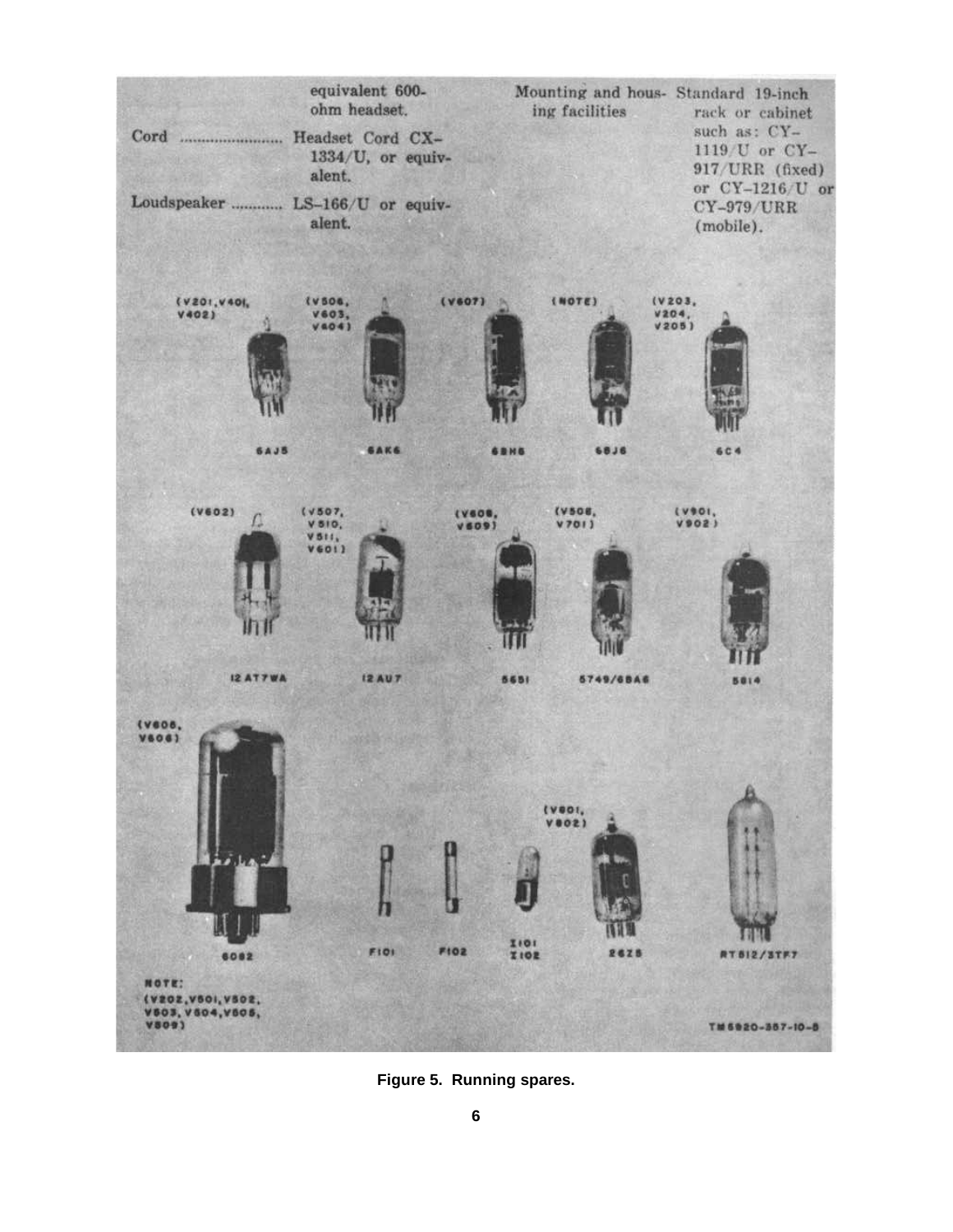#### **CHAPTER 2**

# **OPERATING INSTRUCTIONS**

<span id="page-9-0"></span>*Note*. This chapter covers only items used by the operator; items used by maintenance personnel are covered in instructions for the appropriate maintenance echelon. Installation instructions are covered in instructions for the appropriate maintenance echelon.

### **9. General**

Take the following precautions, when setting the controls.

*a*. Check to see that the 115V-230V switch is in the proper position for the source of voltage being used. If this switch is placed in the 115V setting when the receiver is connected to a 230V source, the power fuses will blow and possible damage to the receiver may result.

*b*. Do not turn the MEGACYCLES CHANGE control beyond 00 or 31 megacycles.

*c*. Do not turn the KILOCYCLES CHANGE control

beyond 000 counterclockwise or 999 clockwise. If a plus or minus sign appears in the third indicator column from the left, the control has been turned too far.

*d*. Do not turn the FUNCTION switch counterclockwise beyond OFF or clockwise beyond SQUELCH.

# **10. Controls and Indicators**

[fig. 6\)](#page-11-0)

The receiver controls and indicators and their functions are listed in the following chart.

| <b>Control or indicator</b> | <b>Function</b>                                                                    |  |  |
|-----------------------------|------------------------------------------------------------------------------------|--|--|
| LINE LEVEL meter            | Indicates level of balanced-line output.                                           |  |  |
| LINE METER switch           | Function<br>Position                                                               |  |  |
|                             | OFF<br>Disconnects LINE LEVEL METER from balanced-line output.                     |  |  |
|                             | $+10$<br>Adds 10 vu to LINE LEVEL reading.                                         |  |  |
|                             | LINE LEVEL meter is read directly in vu<br>$\Omega$                                |  |  |
|                             | 10 vu is to be subtracted from the LINE LEVEL vu reading.<br>$-10$                 |  |  |
| LINE GAIN control           | Controls level of af signal supplied to balanced line output terminals.            |  |  |
| AGC SWITCH                  | A three-position switch that determines rapidity of change in gain of re-          |  |  |
|                             | ceiver for a certain change of signal strength.                                    |  |  |
| LIMITER switch              | In any position other than OFF, is adjustable to limit static interference.        |  |  |
|                             | Increased reduction of static interference is obtained at clockwise posi-          |  |  |
|                             | tions of this control.                                                             |  |  |
| CARRIER LEVEL meter         | Indicates level of incoming signal.                                                |  |  |
| BANDWIDTH KC control        | Causes receiver to reject frequencies that differ from the carrier frequency       |  |  |
|                             | by more than the indicated control setting.                                        |  |  |
| BFO PITCH control           | Varies pitch of tone when receiving CW signals.                                    |  |  |
| AUDIO RESPONSE switch       | Varies the response of the audio amplifier.                                        |  |  |
|                             | Position<br>Function                                                               |  |  |
|                             | <b>SHARP</b><br>An 800-cps filter is inserted into the audio circuit and will only |  |  |
|                             | pass audio signals of 800 cps or less.                                             |  |  |
|                             | MED.<br>An 3,500-cps filter is inserted into the audio circuit and will only       |  |  |
|                             | pass audio signals of 3,500 cps or less.                                           |  |  |
|                             | <b>WIDE</b><br>No filters are used in this position, and the width of the received |  |  |
|                             | audio signal will be limited only by the type of transmission                      |  |  |
|                             | and the design characteristics of the receiver.                                    |  |  |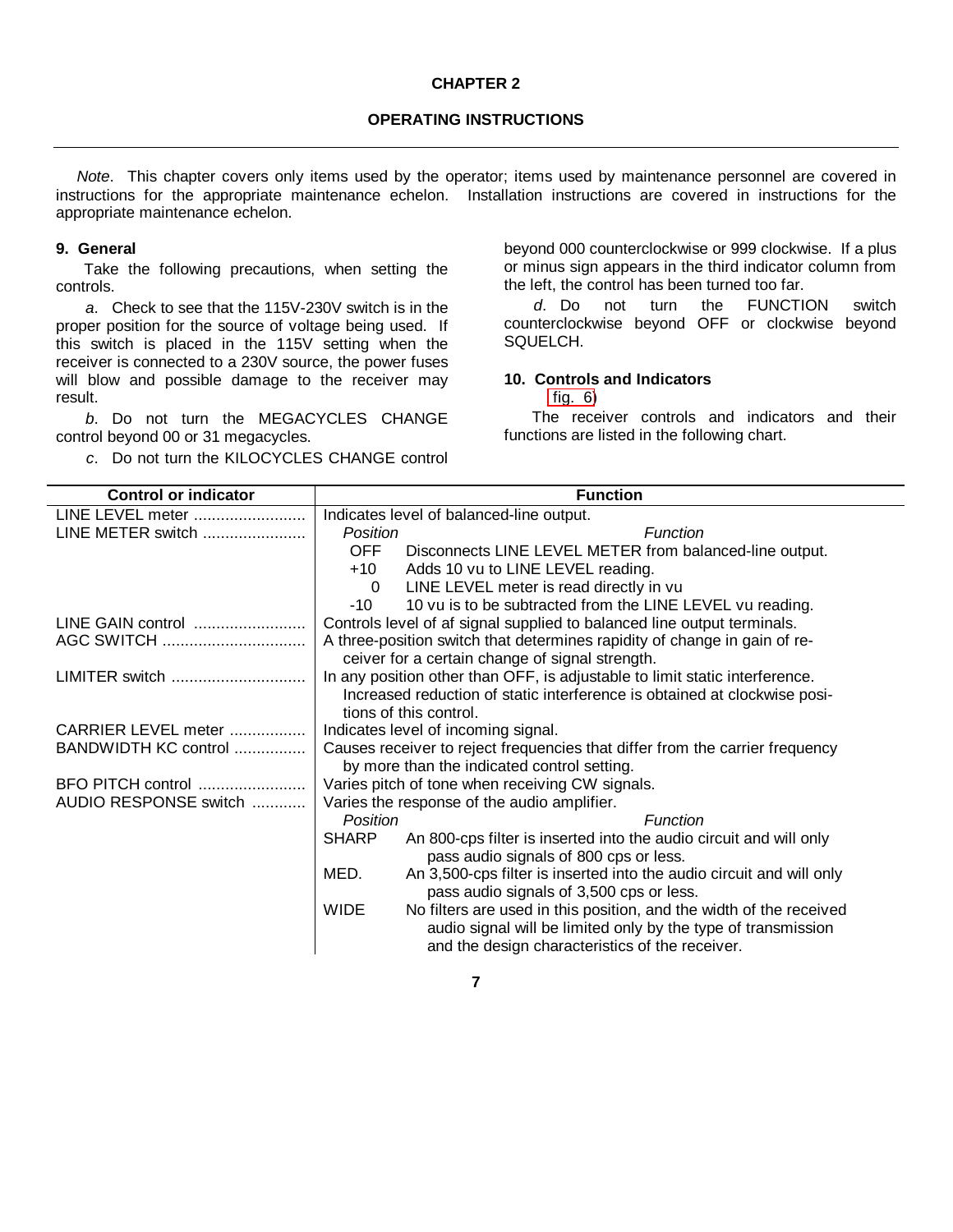<span id="page-10-0"></span>

| <b>Control or indicator</b> |                                                                                                                                                                     | <b>Function</b>                                                                                                                                                                                                                                                 |  |
|-----------------------------|---------------------------------------------------------------------------------------------------------------------------------------------------------------------|-----------------------------------------------------------------------------------------------------------------------------------------------------------------------------------------------------------------------------------------------------------------|--|
| FUNCTION switch             | When rotated to any position other than OFF, connects receiver to power<br>source and selects desired receiver function. The positions and functions                |                                                                                                                                                                                                                                                                 |  |
|                             | are as follows:<br>Position                                                                                                                                         | Function                                                                                                                                                                                                                                                        |  |
|                             | <b>STAND BY</b>                                                                                                                                                     | Receiver is disabled but the filaments remain lighted and<br>oscillators remain on; receiver is ready for instant use.                                                                                                                                          |  |
|                             | <b>AGC</b>                                                                                                                                                          | Gain is controlled automatically for normal reception.                                                                                                                                                                                                          |  |
|                             | <b>MGC</b>                                                                                                                                                          | AGC disabled; gain is controlled manually by RF GAIN<br>control or an external gain control.                                                                                                                                                                    |  |
|                             | CAL                                                                                                                                                                 | Supplies CAL signals at 100-kc checkpoints.                                                                                                                                                                                                                     |  |
|                             | <b>SQUELCH</b>                                                                                                                                                      | Squelch circuit is connected for silencing receiver when in-<br>put signal falls below a level determined by setting of RF<br>GAIN control. This enables the operator to monitor any<br>frequency without having to listen to noise between trans-<br>missions. |  |
| BREAK IN switch             |                                                                                                                                                                     | In ON position, control of the receiver from a remote location is possible,<br>and the receiver is protected from RF voltage from nearby transmitters.                                                                                                          |  |
|                             |                                                                                                                                                                     | Provides means for tuning antenna circuit for maximum signal input.                                                                                                                                                                                             |  |
|                             | Places bfo in operation.                                                                                                                                            |                                                                                                                                                                                                                                                                 |  |
|                             | ting.                                                                                                                                                               | Locks KILOCYCLE CHANGE control to prevent accidental change of set-                                                                                                                                                                                             |  |
| ZERO ADJ. control           | When turned clockwise, disengages frequency indicator from KILOCYCLE<br>CHANGE control for calibration purposes.                                                    |                                                                                                                                                                                                                                                                 |  |
| LOCAL GAIN control          |                                                                                                                                                                     | Controls level of af signal to headset or speaker.                                                                                                                                                                                                              |  |
|                             | Controls gain of rf and if. amplifiers. When squelch circuit is operative,<br>controls squelch and permits maximum agc when in the maximum clock-<br>wise position. |                                                                                                                                                                                                                                                                 |  |
| MEGACYCLE CHANGE control    | frequency indicator.                                                                                                                                                | Selects any one of 32 tuning steps; change reading of first two digits of                                                                                                                                                                                       |  |
| KILOCYCLE CHANGE control    |                                                                                                                                                                     | Tunes receiver to any frequency within a band and changes reading of last<br>three digits on the frequency indicator.                                                                                                                                           |  |
|                             |                                                                                                                                                                     | Provides means of connecting a headset to the receiver.                                                                                                                                                                                                         |  |

# **11. Preparing Receiver for Reception**

To prepare the receiver for reception, follow the steps i[n figure 7.](#page-12-0)

# **12. Calibration Procedures**

Frequency indicator calibration is required to maintain the tuning accuracy of the receiver. Calibrate the frequency indicator at the 100-kc checkpoint nearest the frequency desired for reception whenever the MEGACYCLE CHANGE control is operated to select another band. Follow the procedures given i[n figure 8.](#page-14-0) (For greatest accuracy and stability, the receiver should be allowed to warm up for at least 30 minutes.)

# **13. Reception of Voice Signals**

To receive voice signals, follow the procedures given i[n figure 9.](#page-16-0)

# **14. Reception of Cw and Mcw Signals**

Operate the receiver controls in the same manner as for voice reception, [\(fig. 9\)](#page-16-0) and then follow the procedures given i[n figure 10.](#page-20-0)

# **15. Reception of Frequency-Shift Signals**

Operate the receiver in the same manner as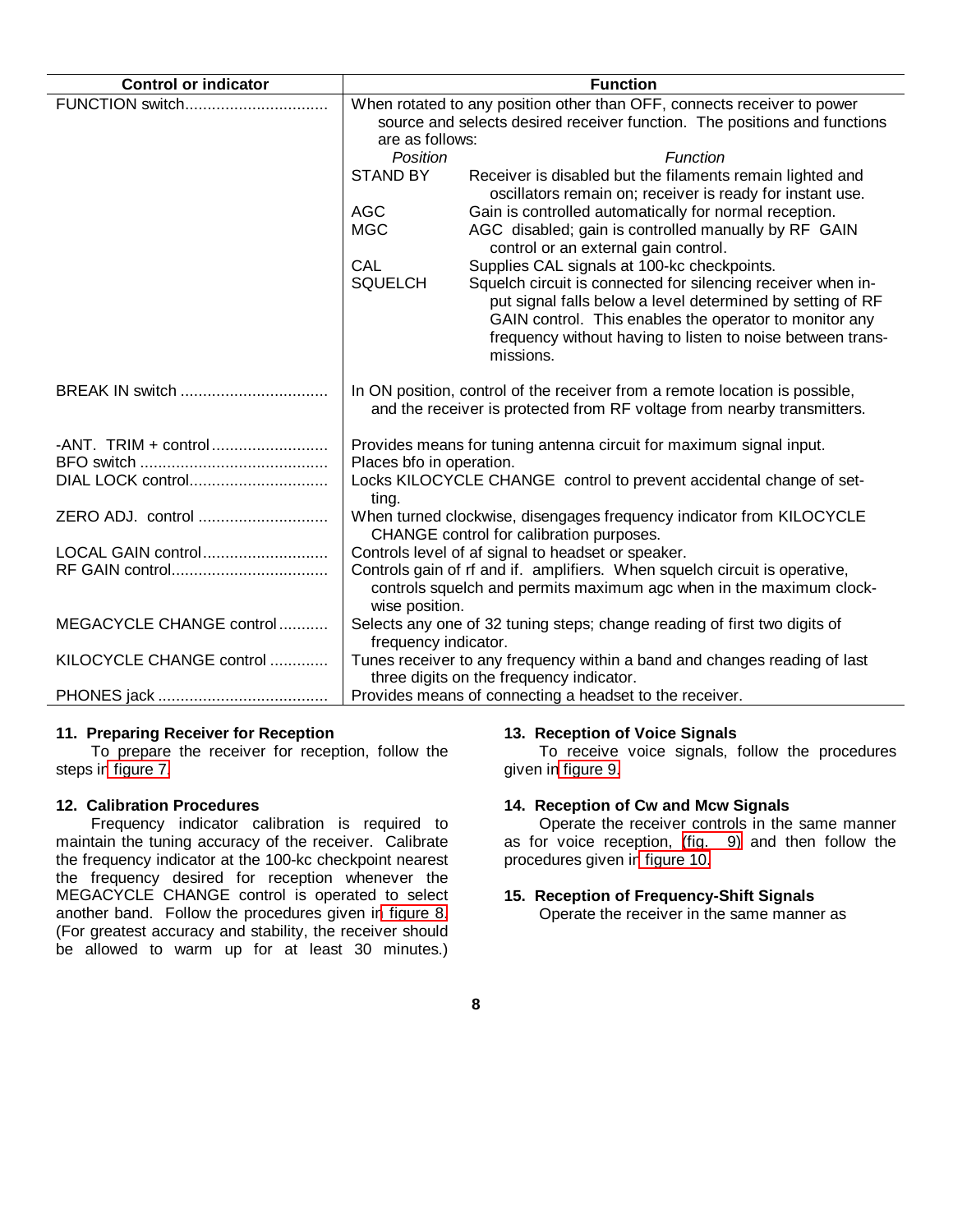<span id="page-11-0"></span>

TM5820-357-IO-6

**Figure 6. Radio Receiver R-390/URR, front panel.**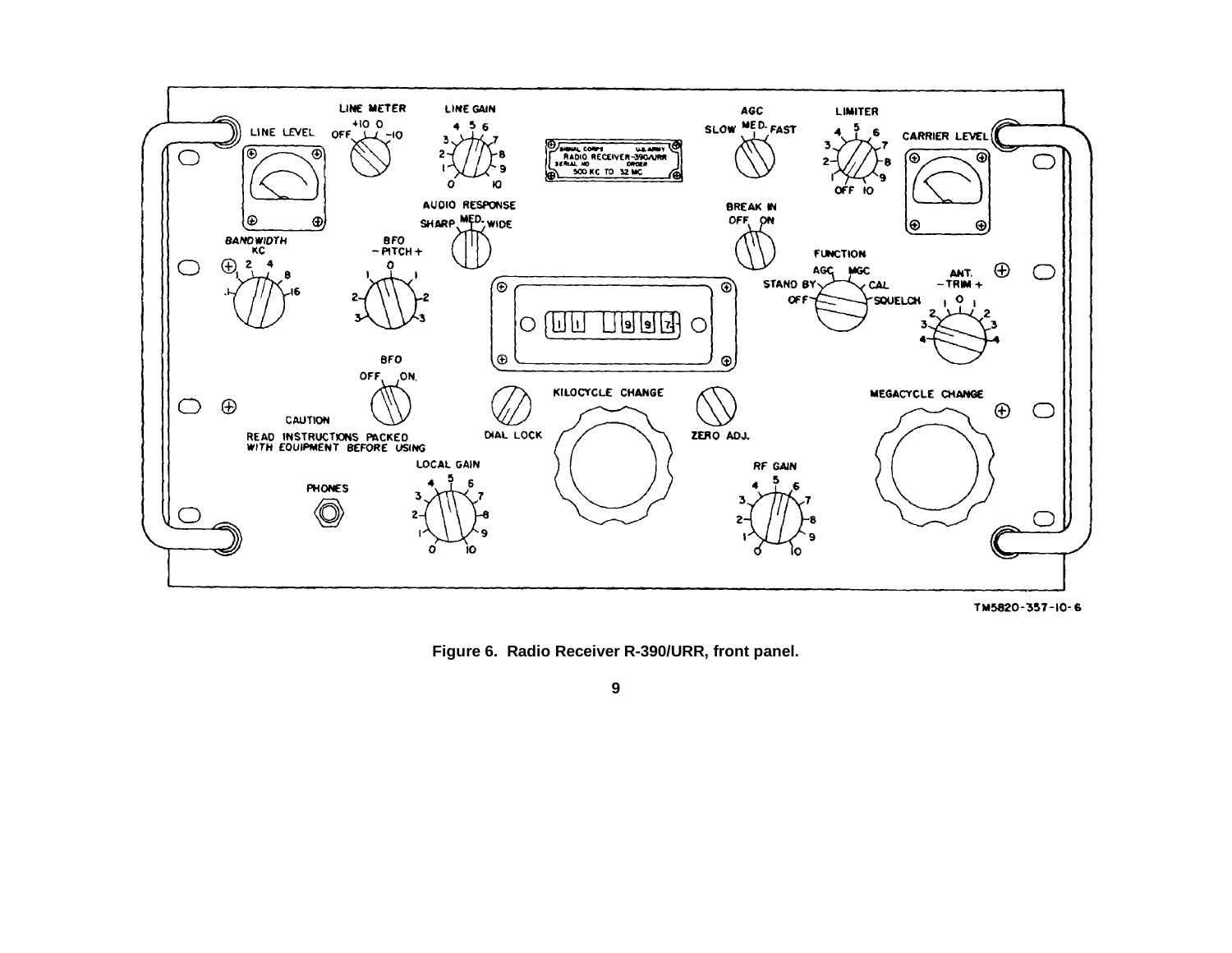<span id="page-12-0"></span>

**1**. Plug a headset Navy Type CW-49507 or equivalent into PHONES jack on front panel.



**2**. Turn the FUNCTION switch to AGC. Allow the receiver to warm up for several minutes before operating it.



**3**. Turn the LINE GAIN control to 0.



**4**. Turn the RF GAIN control to 10.



**5**. Turn the LOCAL GAIN control to 6.

TM5120- 357-10-7(1)

# **Figure 7. Preparing receiver for reception (part 1 of 2).**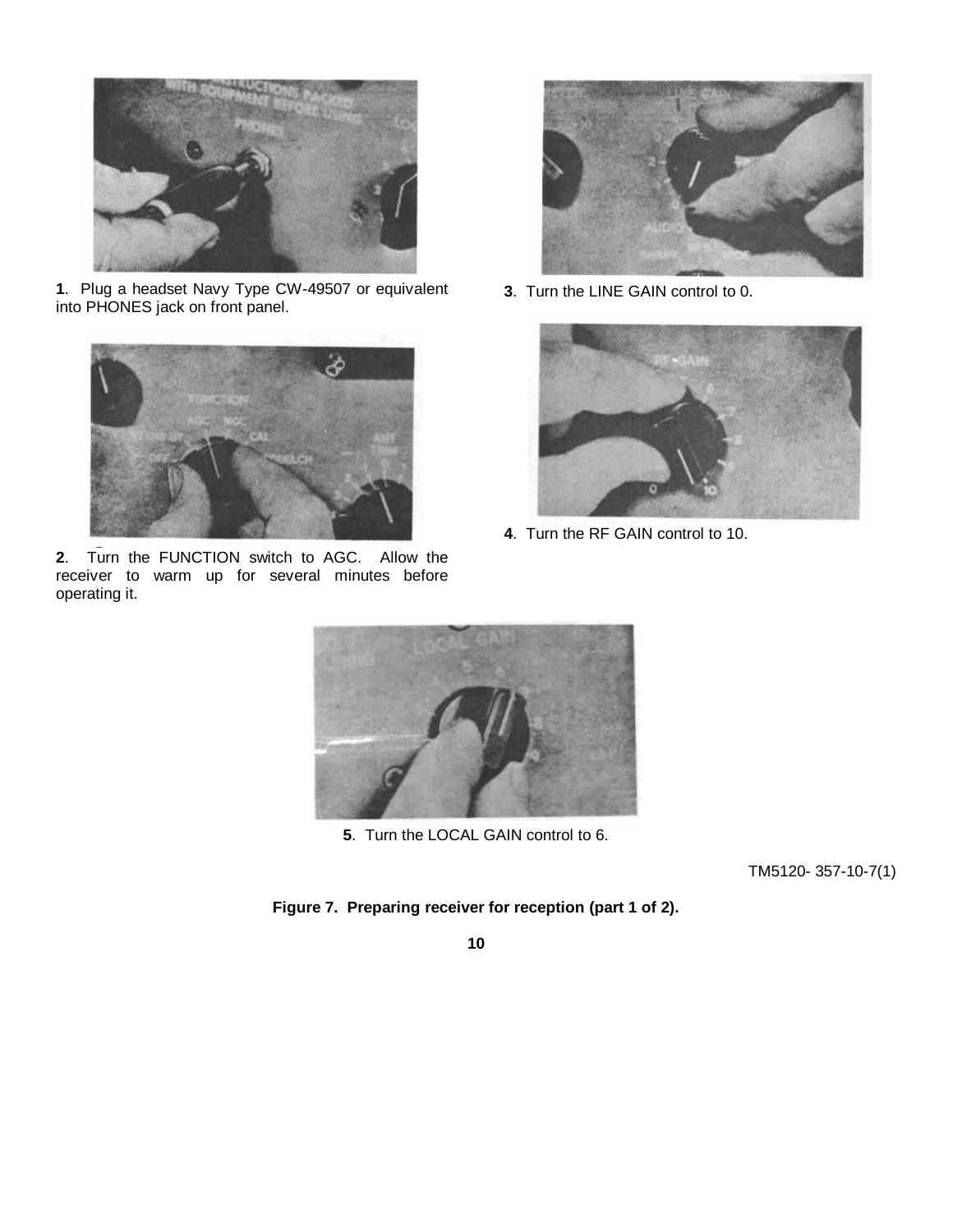

Turn the BANDWIDTH switch to 8.



Turn the AGC switch to MED**.**



Turn the AUDIO RESPONSE switch to WIDE**.**



Turn the LIMITER control to OFF**.**



**10 Turn the DIAL LOCK control counterclockwise until it stops.**

TM5820-357-10-7(2)

**Figure 7. Preparing receiver for reception (part 2 of 2).**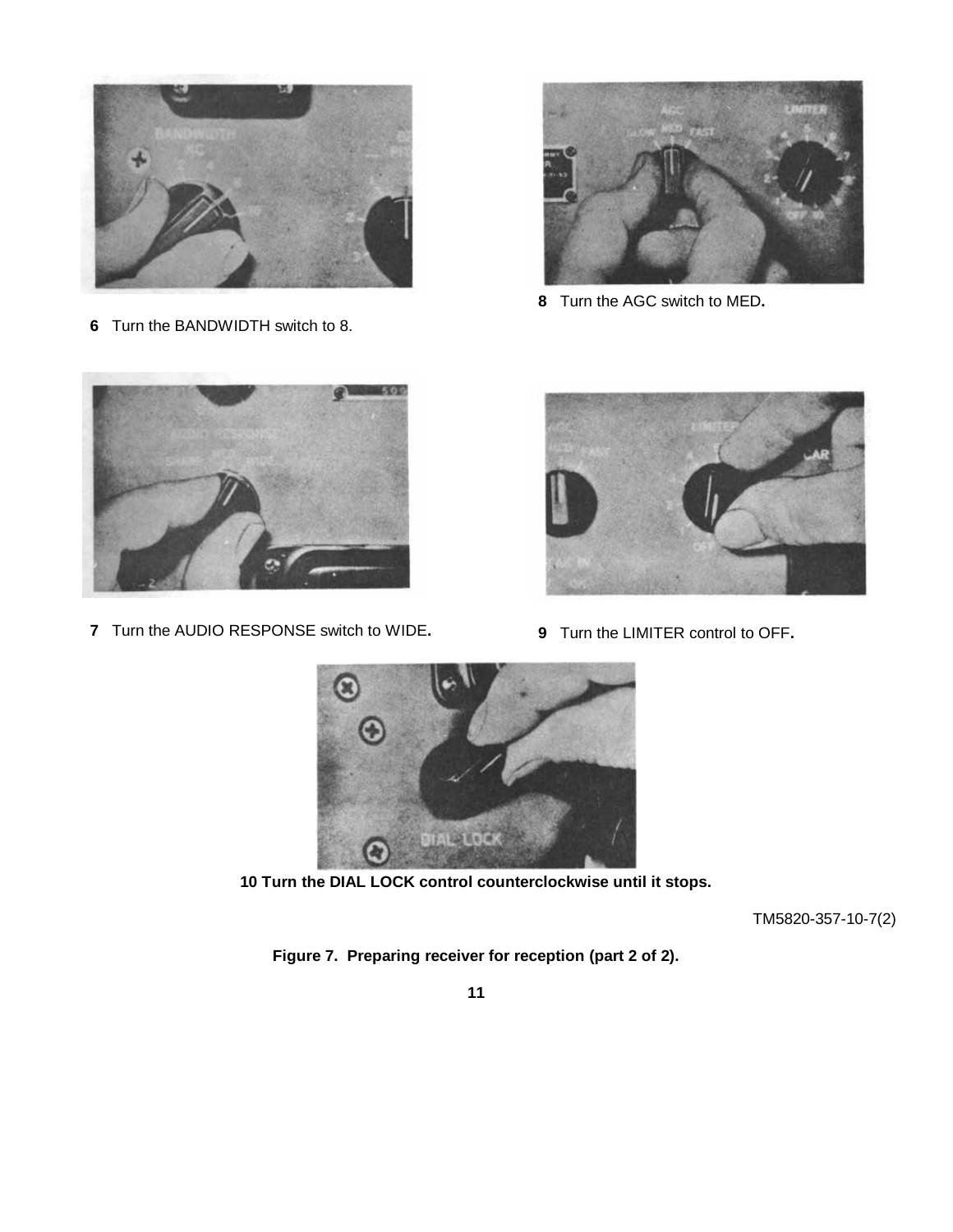<span id="page-14-0"></span>

**1** Set the BANDWIDTH switch to the .1 position.



**2** Turn the BFO pitch control to on.



**3** Turn the BFO switch to ON.



**4** Turn the FUNCTION switch to CAL.



**5** Adjust the MEGACYCLE CHANGE control to the megacycle band that includes the frequency desired for reception. In this example, the frequency is being set to 7335 kc; for this frequency, the nearest check point is 7300 kc.

TM5820-357-10-8(1)

**Figure 8. Calibration procedure (part 1 of 2).**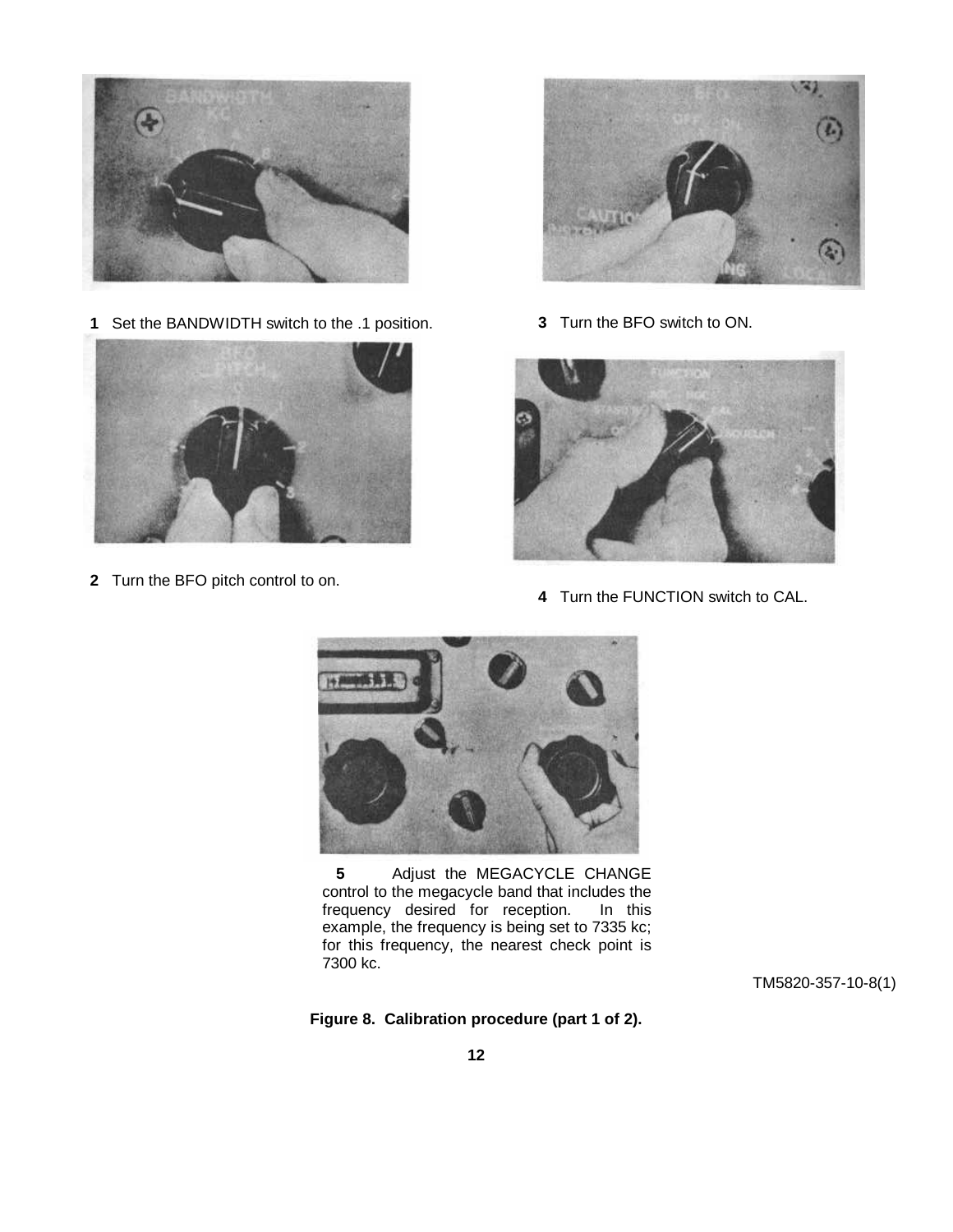<span id="page-15-0"></span>

**6** Adjust the KILOCYCLE CHANGE control so that the frequency indicator is at the 100kc check point nearest the frequency desired for reception (7300 kc in this example).

**Note: If a red plus or minus sign appears, do not turn the dial any further in that direction.**



**7** Turn the ZERO ADJ control fully clockwise.



- **8** Rotate the ANT. TRIM control to obtain indication on CARRIER LEVEL meter.
- **9** Adjust the KILOCYCLE CHANGE control (see step 6) for a zero beat indication in the headset or speaker. Zero beat is indicated by a tone diminishing in pitch until it cannot be heard until the control is either turned further in the same direction or turned back towards the position it was in upon starting. The dial is now accurately calibrated.
- **10** Turn the ZERO ADJ control (step 7) fully counterclockwise.

TM5820-357-10-8(2)

# **Figure 8. Calibration procedure (part 2 of 2).**

for reception of cw and mcw signals, and then follow the procedure given in [figure 11.](#page-22-0) This procedure should be used for tuning the receiver to frequency-shift signals, unless another procedure is given in the technical manual covering the particular receiving system. The receiver requires exact tuning for the proper reception of frequency-shift signals. The entire procedure applies only to systems that use the audio output of the receiver, such as Radio teletypewriter Terminal Equipment AN/FGC-1. Omit the procedure given in [figure 11](#page-22-0) for equipments that use the if. output of the receiver, such as Frequency-Shift Converter CV-116/URR.

**16. Reception of Single-Sideband Signals**

Operate the receiver in the same manner as for reception of cw and mcw signals, and then follow the procedure given i[n figure 12.](#page-24-0)

### **17. Stopping Procedure**

If the receiver is not going to be used for a short interval (under 10 minutes), place the FUNCTION switch in STANDBY position. When the receiver is no longer needed for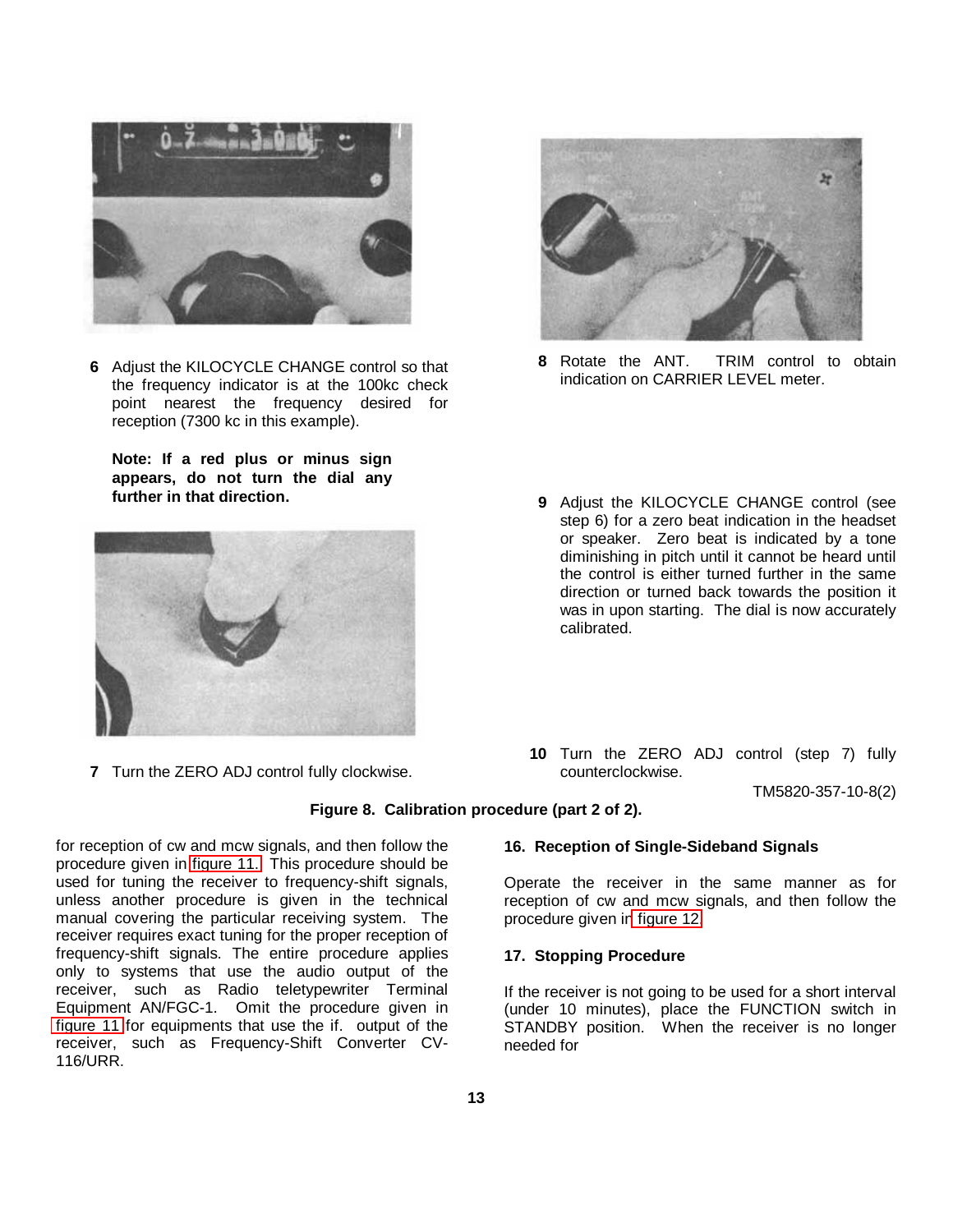<span id="page-16-0"></span>

**1.** Turn the FUNCTION SWITCH to AGC.



. Turn the LINE GAIN control to 0.



. Turn the RF GAIN control to 10.



Turn the LOCAL GAIN control to 6.



Turn the BFO switch to OFF.



Set the BANDWIDTH switch to 8 kc.

TM5820-357-10-9(1)

**Figure 9. Reception of voice signals (part 1of 4).**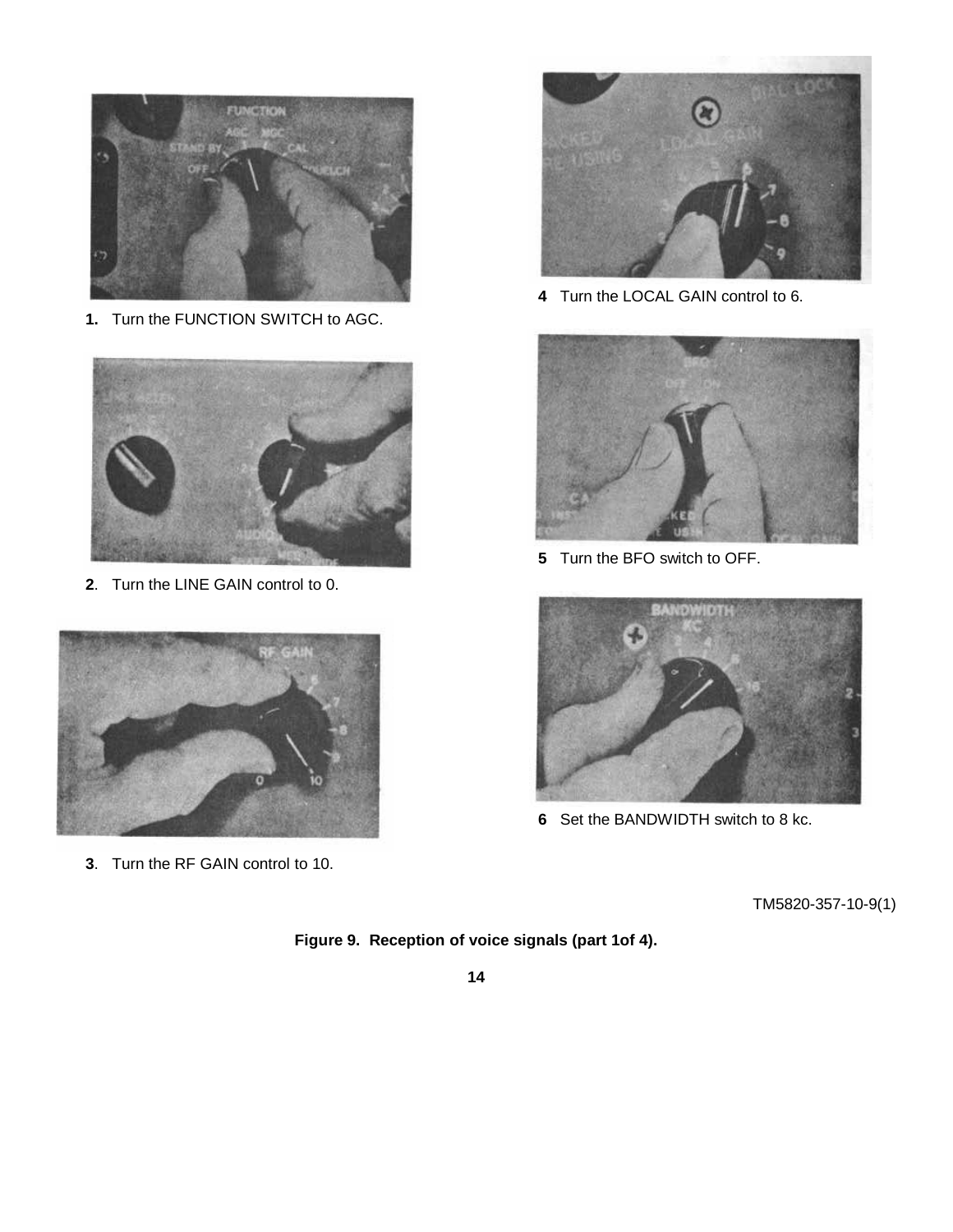

**7** Turn the AUDIO RESPONSE switch to MED.



**8** Turn the AGC switch to MED.



**9** Turn the LIMITER control to OFF.



**10** Disengage the DIAL LOCK control by turning fully counterclockwise.



**11.** With the MEGACYCLE CHANGE control, select the correct band for the frequency desired.

TM5820-357-10-9(2)

**Figure 9. Reception of voice signal (part 2 of 4).**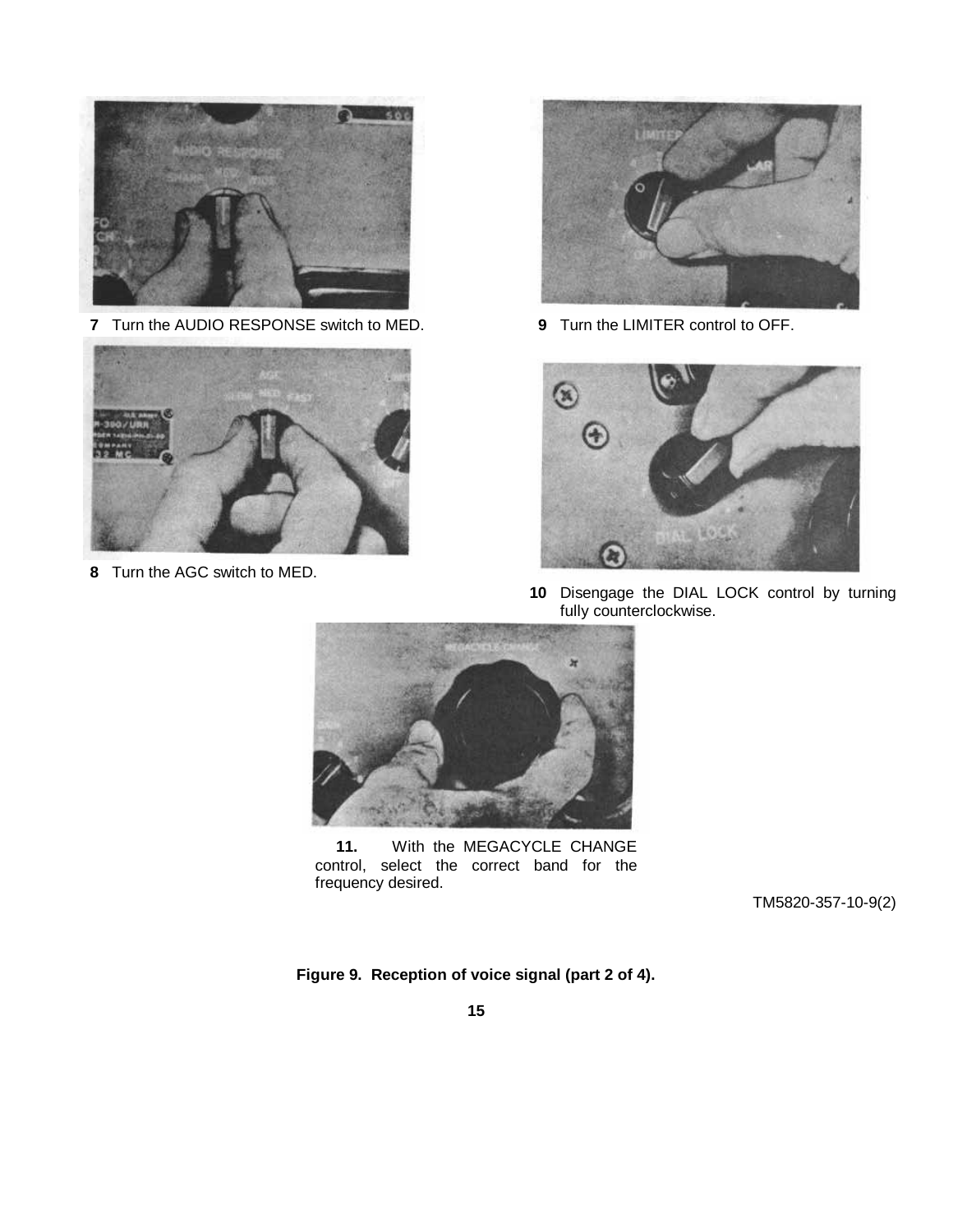

**12** With the KILOCYCLE CHANGE control, set frequency reading indicator to frequency of desired station.

(To maintain tuning accuracy of at least 3 kc, calibrate the dial as directed in [paragraph 13](#page-10-0) each time the MEGACYCLE CHANGE control is operated to select another band.)



- **13** Adjust the KILOCYCLE CHANGE (see step 12) and ANT TRIM controls for maximum reading on the CARRIER LEVEL meter.
- **14** Tighten the DIAL LOCK control by turning fully clockwise (see step 10) to prevent changing of frequency setting.
- **15** Adjust the LOCAL GAIN control (see step 4) for the desired sound level.
- **16** If noise is excessive, rotate the LIMITER control (see step 91 clockwise as needed.



**17** If interference is encountered, set the BANDWIDTH switch to the 4-kc position or, if necessary, to the 2-kc position.



€Ô

**18** When the signals fade rapidly, set the AGC switch to FAST.

TM5820-357-10-9(3)

# **Figure 9. Reception of voice signals (part 3 of 4).**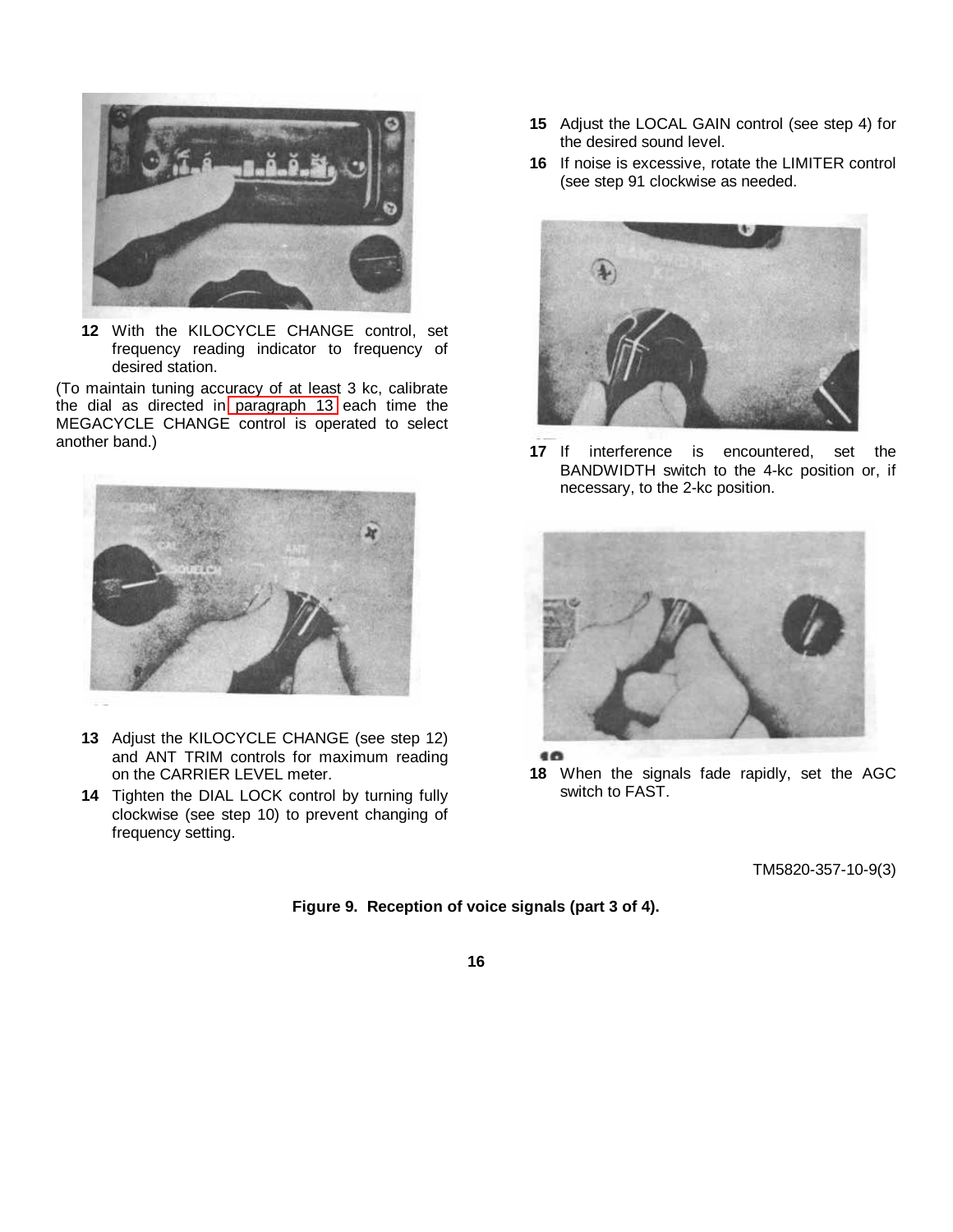

**19** When it is desired to quiet the receiver between transmissions, set the FUNCTION switch to SQUELCH.

(Avoid reducing gain to such an extent that the desired signal is eliminated. Do not use squelch if the desired signals are weak and subject to fading.)



**20** When the balanced-line output is being used to feed a telephone line to a remote location or to another equipment, set the LINE METER switch to the required range.



**21** Adjust the LINE GAIN control (see step 2) for the desired reading on the LINE LEVEL meter, normally this reading will be 0 vu.



**22** If the break-in relay is connected to the transmitter control circuits and the receiver is to be disabled during periods of transmission, set the BREAK-IN switch to ON.

TM5820-357-10-9(4)

**Figure 9. Reception of voice signals (part 4 of 4).**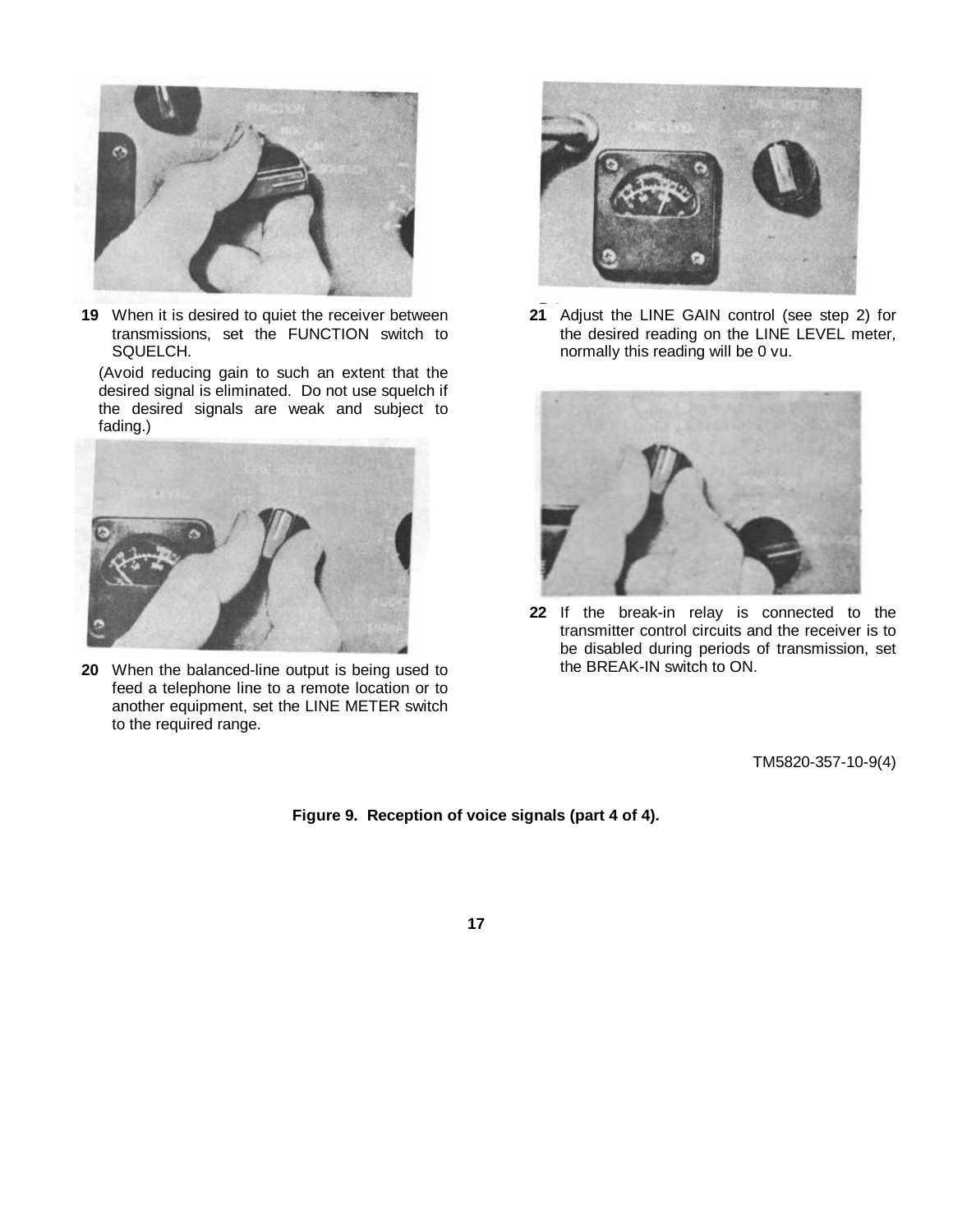<span id="page-20-0"></span>

**1** Set the BFO switch to ON.



**2** Set the BFO PITCH control to zero beat the receiver, and then reset the BFO PITCH control for comfortable pitch.



**3** If interference is encountered, set the 8ANDWIDTH switch to the .1 kc or the 1 kc position.



**4** Set the AUDIO RESPONSE switch to SHARP.



**5** For manual gain control only, set the FUNCTION switch to MGC.



**6**. Control the sensitivity with the RF GAIN control; maximum sensitivity is obtained at the full clockwise position.

**Note. Do not use squelch when receiving mcw signals**.

TM5820-357-10-7-10

**Figure 10. Reception of cw and mcw signals.**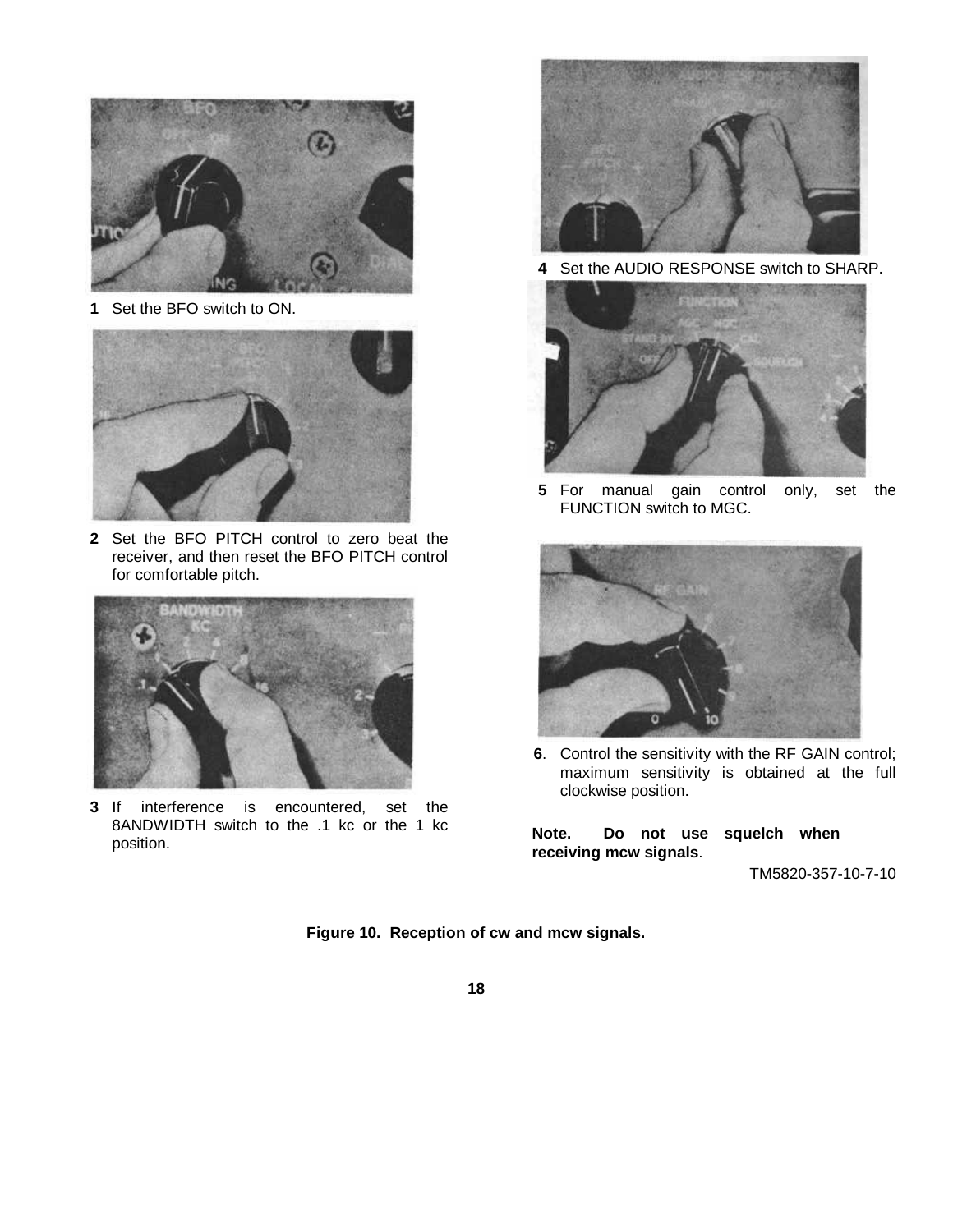<span id="page-21-0"></span>reception of any type signals, turn the FUNCTION switch to the OFF position. The proper stopping procedures are shown in [figure 13.](#page-25-0)

# **18. Antijamming Procedures**

When an operator recognizes that his receiver is being jammed, he will promptly inform his immediate superior officer. Under no condition will he cease operating. To provide maximum intelligibility of jammed signals, he will adhere to the operational procedure indicated for each type of operation. When receiving jammed signals, receiving conditions may be improved by performing one or more of the following procedures:

*a.* Rotate the KILOCYCLE CHANGES control very slowly through several dial markings on either side of the desired signal; some separation of the signal may be achieved.

- *b.* Set the BANDWIDTH control to a lower number to give narrower bandwidth.
- *c.* Reduce the RF GAIN.
- *d.* For cw or mew reception, vary the BFO PITCH control.
- *e.* For cw reception, set the AUDIO RESPONSE switch to SHARP.
- *f.* If severe noise is present, use the LIMITER.
- *g.* Reset the FUNCTION switch to MGC (if AGC is being used).

*Note*. When receiving frequency-shift signals, refer to the technical manual covering the receiving system for antijamming procedures.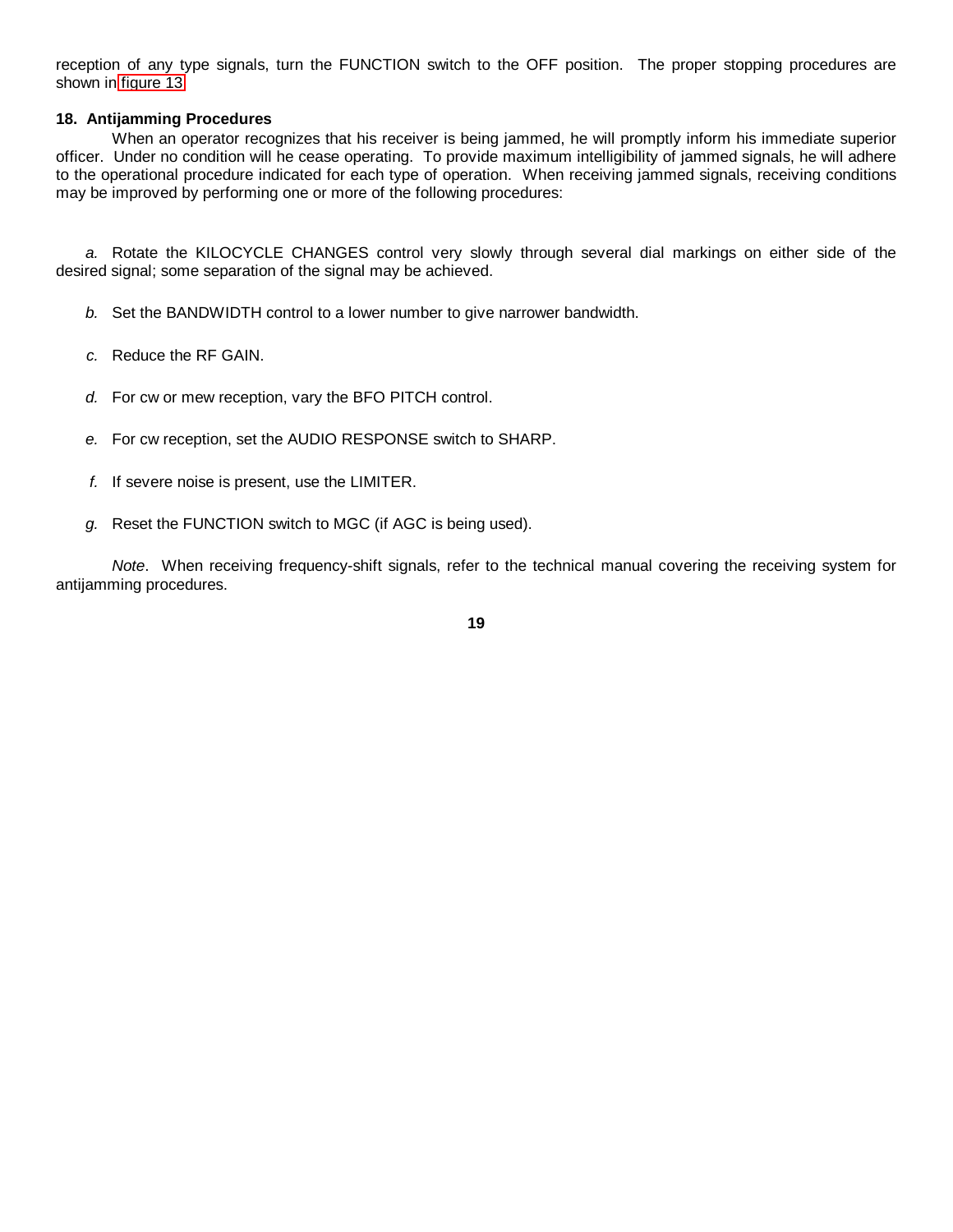<span id="page-22-0"></span>

**1** Turn the BANDWIDTH switch to 2.



**2** Turn the FUNCTION switch to AGC.



**3** Tune the KILOCYCLE CHANGE control to the desired frequency; then readjust it slightly until mark and space signals with the same tone are heard.



**4** Adjust the BFO PITCH control until the teletypewriter prints good copy (for further information refer to manual in use for the particular system being used).

TM 5820-357-10-11(1)

# **Figure 11. Reception of frequency shift signals (part 1 of 2).**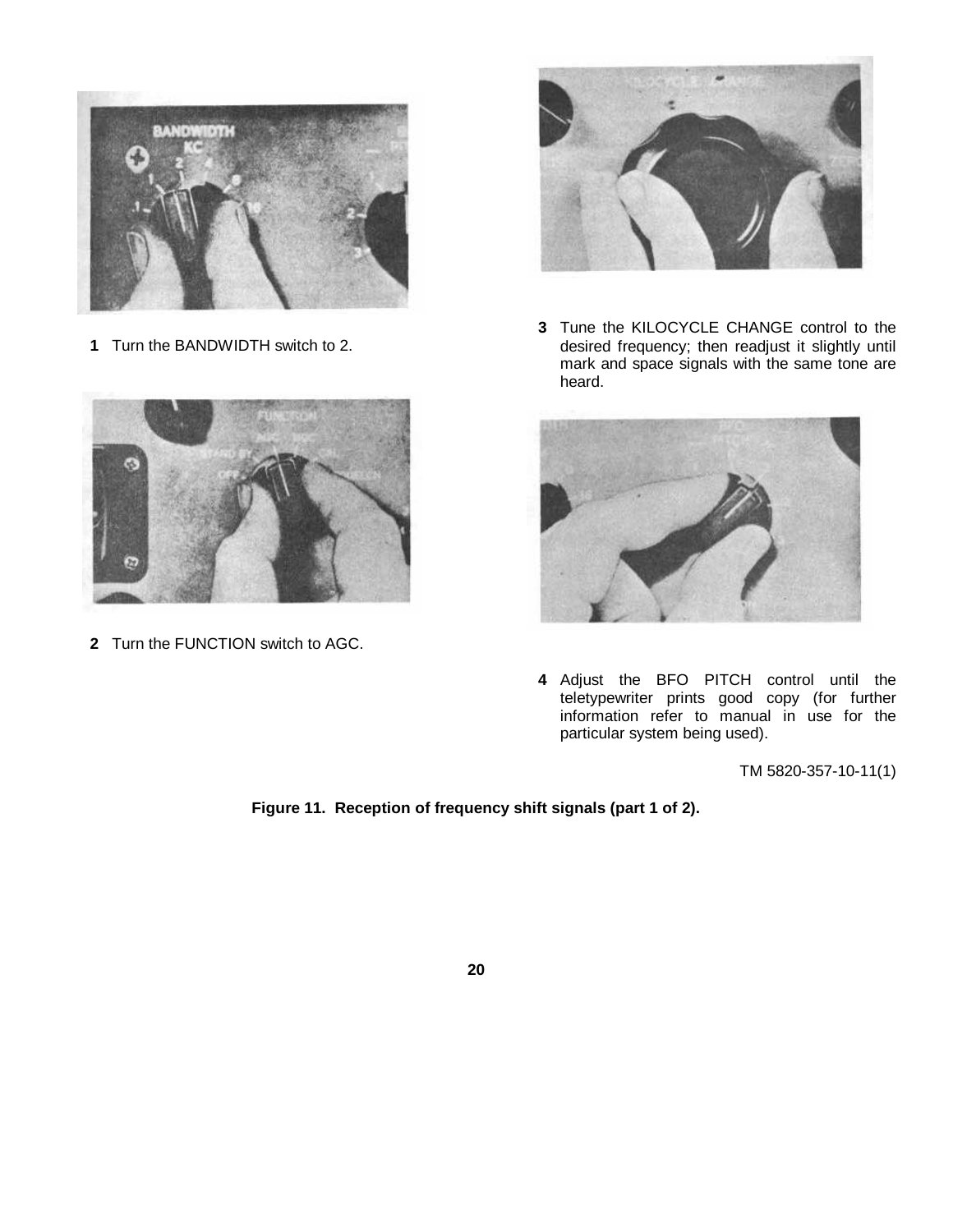

**5** Turn the LINE METER switch to 0.



**6** Turn the LINE GAIN control to 10. The LINE LEVEL meter should deflect fully to the right.



**7** Adjust the LIMITER control for a LINE LEVEL meter (see step 5) indication at the VU mark.

TM 5820-357-10-11(2)

# **Figure 11. Reception of frequency shift signals (part 2 of 2).**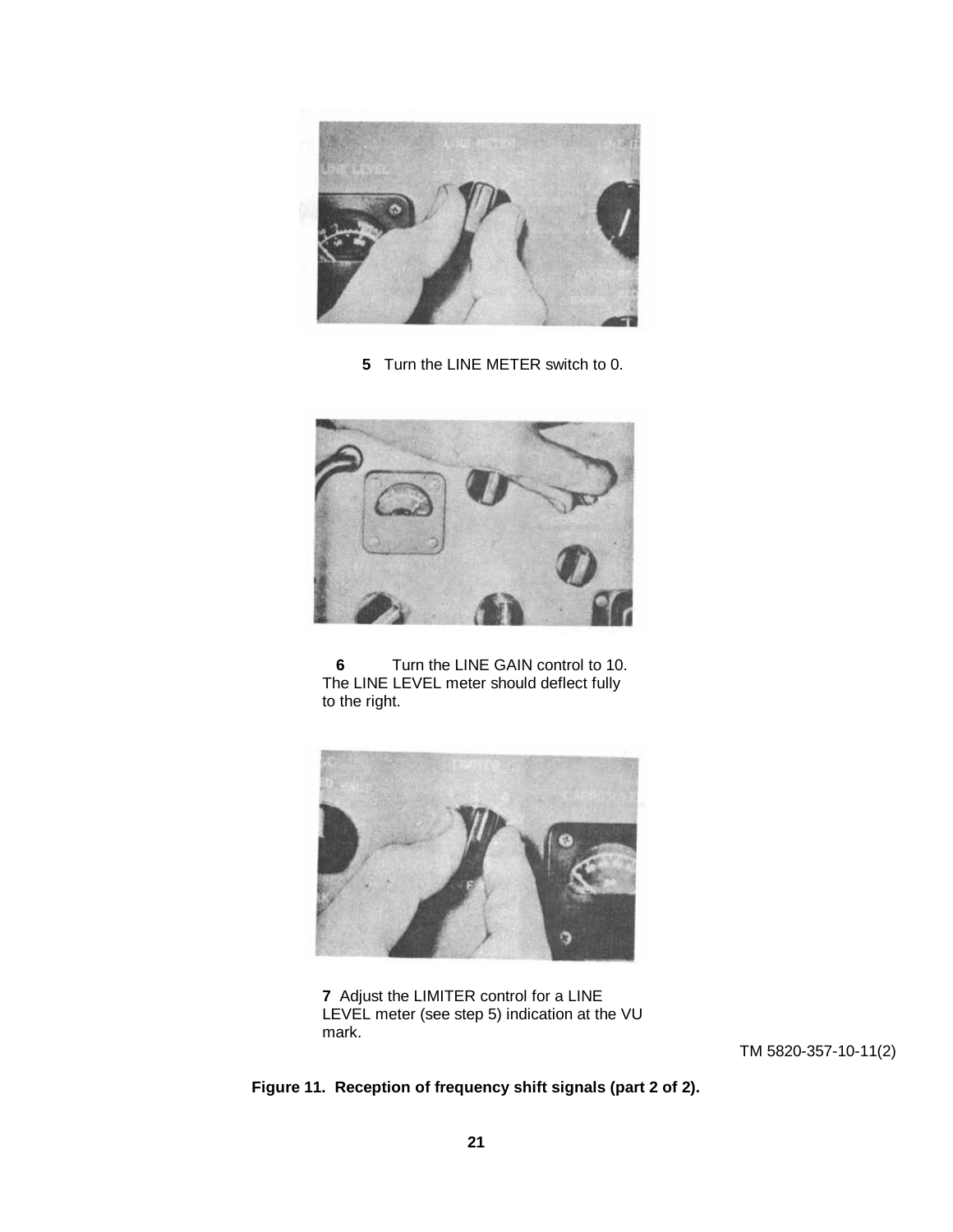<span id="page-24-0"></span>

Set the FUNCTION switch to MGC.



Set RF GAIN control to 6.



Set the LOCAL GAIN control between 5 and 10.



Set the BANDWIDTH switch to 2 kc.



Turn the BFO switch to ON.



 Set the BFO PITCH control to -1 for upper sideband reception or to  $+1$  for lower side band reception.

**Figure 12. Reception of single-sideband signals (part 1 of 2).**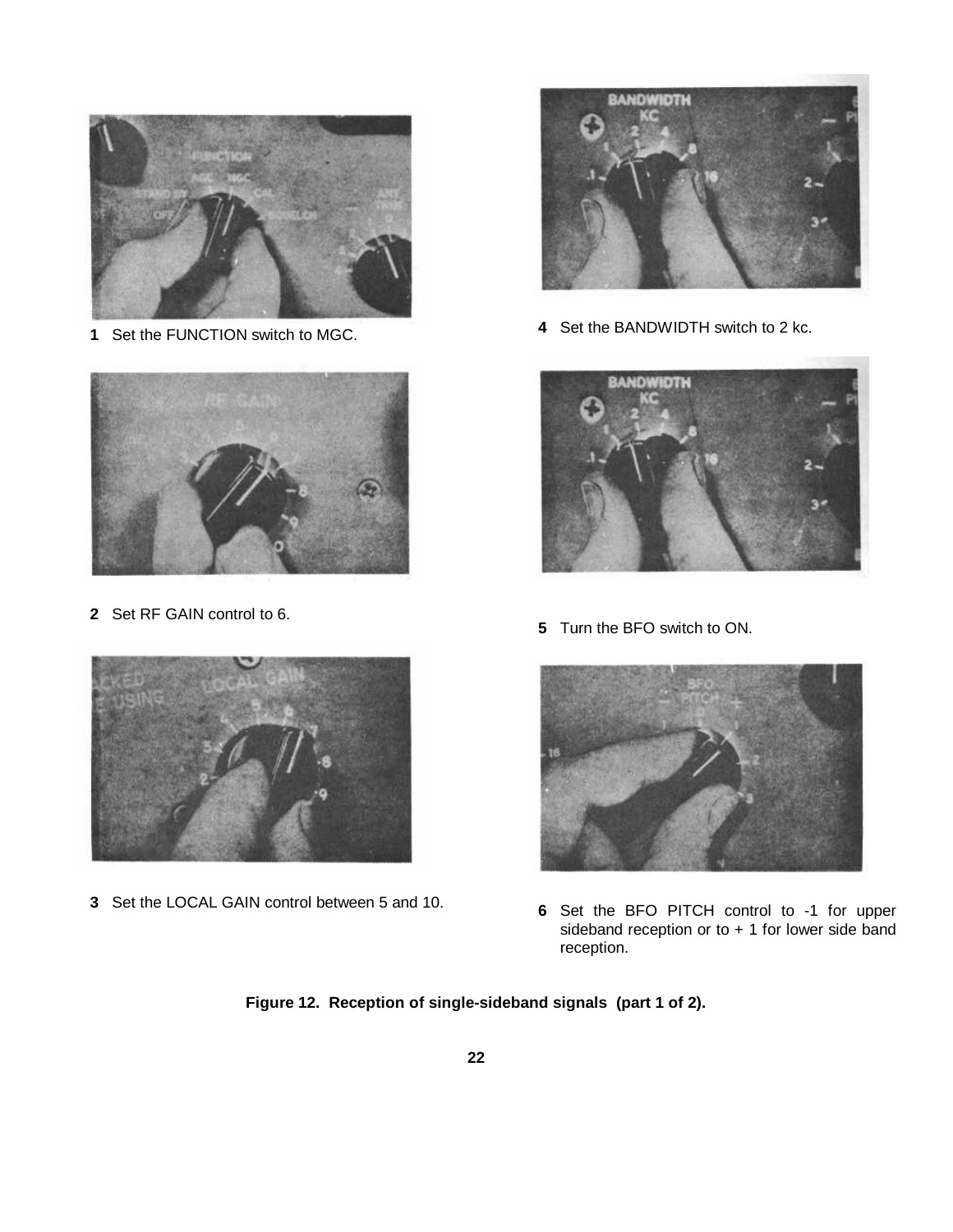<span id="page-25-0"></span>

**7** Tune KILOCYCLE CHANGE control to the frequency of the desired signal;  $+$  1 kc if the upper sideband is used and -1 kc if the lower sideband is used.



- **8** If a BANDWIDTH switch setting of 4 kc is to be used, for example when receiving multi-channel teletype signals, double the  $-1$  or  $+ 1$  setting (6 and 7 above) to  $-2$  or  $+2$ .
- **9** Adjust the BFO PITCH (see step 6) and the KILOCYCLE CHANGE controls (see step 7) slightly for the most intelligible signal reception.
- **10** Adjust the LOCAL GAIN (see step 3) and the RF GAIN controls (see step 2) for the desired audio level.

TM5820-357-10-12(2)

# **Figure 12. Reception of single-sideband signals (part 2 of 2).**



**1** If receiver is to be kept in a state of readiness for instant use, set the FUNCTION switch to STAND BY. Do not leave in STAND BY position for more than 30 minutes.



**2** To turn the receiver off, turn the FUNCTION switch to OFF.

TM 5820-357-10-13

**Figure 13. Stopping procedure.**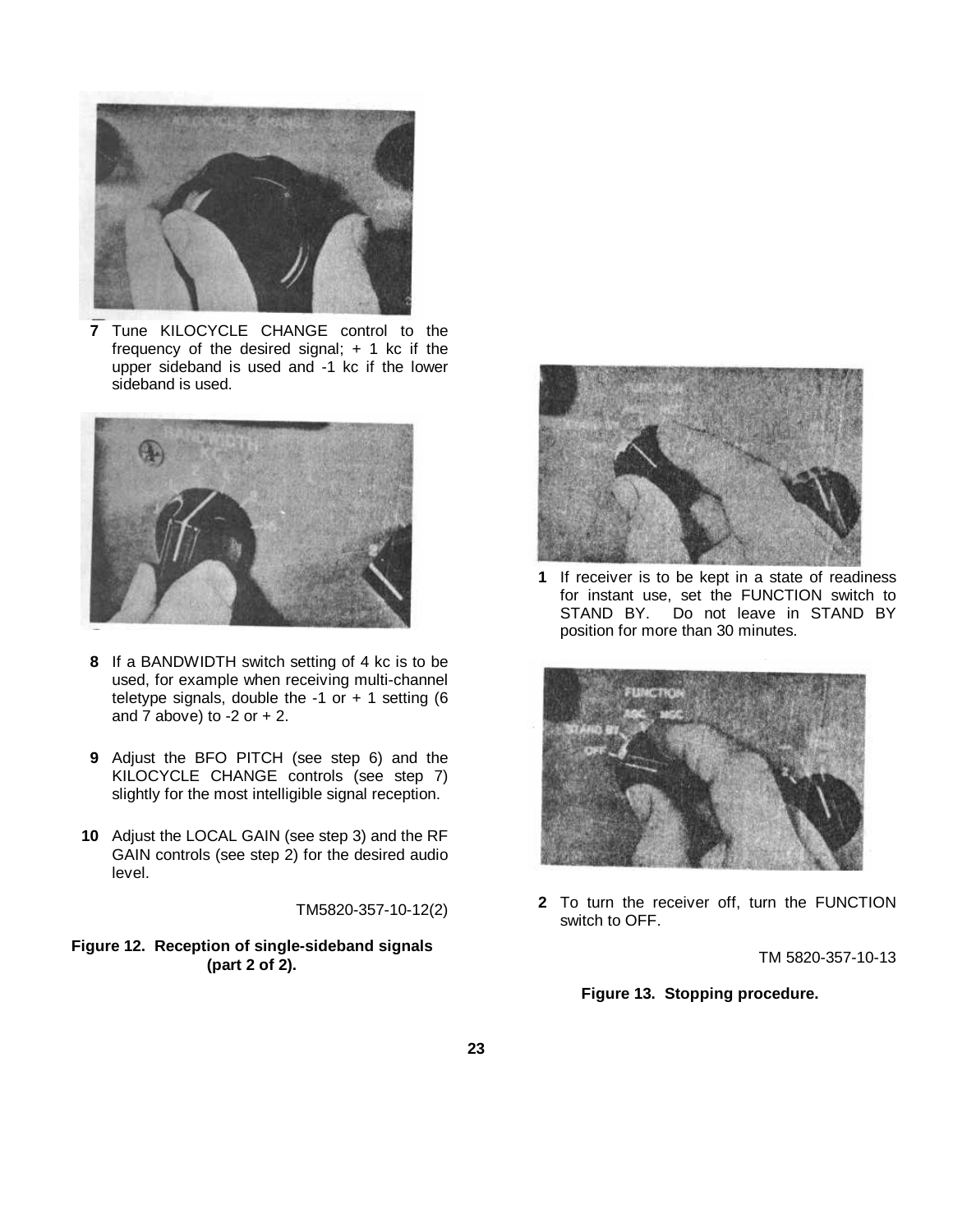|     | <b>LEGEND</b> for marking conditions:<br>Satisfactory, v<br>Adjustment, Repair or Replacement required. X.<br>Defect corrected, (X)                                                                                                                            |     |                     |  |                   |                |   | DAILY CONDITION FOR MONTH OF                                                                                                                              |
|-----|----------------------------------------------------------------------------------------------------------------------------------------------------------------------------------------------------------------------------------------------------------------|-----|---------------------|--|-------------------|----------------|---|-----------------------------------------------------------------------------------------------------------------------------------------------------------|
| NO. | DAILY<br><b>ITEM</b>                                                                                                                                                                                                                                           |     |                     |  |                   |                |   | 20<br>$\bullet$<br>ECH-<br>18.<br>20 I<br>$\mathbf{z}$<br>-221<br>-23 L<br>24 / 25<br>24<br>27<br>28<br>20<br>ELON<br>. a o l<br>- 11                     |
|     | 1. COMPLETENESS AND GENERAL CONDITION OF EQUIPMENT. (Tommention receiver,<br>annying enotay-men, cables, mismphanes, lubes, apare parts, technical manuals).                                                                                                   |     |                     |  |                   |                |   |                                                                                                                                                           |
|     | 2. CLEAN DIRT AND MOISTURE FROM ANTENNA, MIGRO-<br><b>PHONES, HEADSETS, WOWS, JACKS, PLUGS, COMPONENT PANELS PARA 200</b><br>3 INSPECT CONTROLS FOR NORMAL OPERATION TAP CONTROLS                                                                              |     |                     |  |                   |                |   |                                                                                                                                                           |
|     | LIGHTLY FOR EVIDENCE OF CUT-OUT FROM LOOSE CONTACTS. PARA 20b<br>4. CHECK FOR NORMAL OPERATION OF EQUIPMENT. BE                                                                                                                                                |     |                     |  |                   |                | ✔ | ⊛                                                                                                                                                         |
|     | ALERT FOR UNUSUAL OPERATION OR CONDITION.<br>WEEKLY                                                                                                                                                                                                            |     | CONDITION EACH WEEK |  | <b>PARA 22C</b>   | 2 <sub>D</sub> |   | ADDITIONAL ITEMS FOR 2D AND 3D ECHELON INSPECTIONS                                                                                                        |
|     |                                                                                                                                                                                                                                                                | 18T | 20 I                |  | <b>3D</b> STH STH | - 10<br>ECH.   |   | CONDITION                                                                                                                                                 |
|     | <b>R. CLEAN AND TIGHTEN EXTERIORS OF CASES.</b><br>RACKS, MOUNTS, SRANGHION-DINES-                                                                                                                                                                             |     |                     |  |                   |                |   | IS HIGHERS GEATING OF READILY ACCESSIBLE FLUER<br>Gut-Italia: Tubbi-Lillith; rusde-anvetaus,<br>SUMICORONO, UIGRAPORO, PUMO IN SONA,                      |
|     | <b>S. INSPECT CASES, MOUNTS, ANTIGHIA</b><br><b>-BUGHS AND EXPOSED METAL</b><br>SURFACES FOR RUST, CORROSION. PARA 20b                                                                                                                                         |     |                     |  |                   |                |   | II. HIGPEST-RELAYS-NIG-SIREULE-ENEAKERS-POR-LOOG<br>-MENINTHIOS, SAS-SONYASTO, MID-ALINGMENT-SE-SON-<br>TACTO AND CRAINED. PROPER CRAINS FEHROLL.         |
|     | 7. INSPECT CORDS, CABLE, ming.<br><b>SHOOK-MOUNTS FOR CUTS, KINKS,</b><br><b>BREAKS, FRAYING, WHOUS-SERAIN. PARA 210(2)</b>                                                                                                                                    | A   |                     |  |                   |                |   | 17 - MOPERT-YARINGEE-BAPASITARA-POR-BIRT-NIA ALINGWENT<br>********** <del>*************************</del>                                                 |
|     | I. CHEAR-ANTONIA-DUR-MARG-KOR<br>PROPER-TENTION-DR-DAWNOG-                                                                                                                                                                                                     |     |                     |  |                   |                |   | 18. HNOPERT-RESISTARS: EUSHINGS-AND HISULATORS-PAN-ERAGUS,<br>THIRFING, BEISTERING, WOISTURE, DISSOLORATION.                                              |
|     | 1. HISPECT-SANTAS-AND-UEATHER<br>$+$ + 0 $-$ 0 $-$ 0 $-$ 0 $-$ 0 $-$ 0 $-$ 0 $-$ 0 $-$ 0 $-$ 0 $-$ 0 $-$ 0 $-$ 0 $-$ 0 $-$ 0 $-$ 0 $-$ 0 $-$ 0 $-$ 0 $-$ 0 $-$ 0 $-$ 0 $-$ 0 $-$ 0 $-$ 0 $-$ 0 $-$ 0 $-$ 0 $-$ 0 $-$ 0 $-$ 0 $-$ 0 $-$ 0 $-$ 0 $-$ 0 $-$ 0 $-$ |     |                     |  |                   |                |   | 18. TERMINID TIENTEN SINTEHBO, TERMINAL-BLOOKS.<br>OUDHERS, RESAY CASES AND INFORMAL OF GILLION.<br>THE SASHETS HOT READILY ASSESSING.                    |
|     | <b>IO. INSPECT ACCESSIBLE ITEMS FOR LOOSE-</b><br>NESS: ONIGONOS, KNOBS, JACKS, CONNECTORS<br>ASLAYA, RAANSPONICAS, NOTORS, PILOT<br>LIBHTA, BLOWERS, EZG.                                                                                                     |     |                     |  |                   |                |   | 20. <del>- Michaely - Tanumak, byedna ron Locca.</del><br><b>TOMMESTIONS, CRASHOWING BREAKA-</b>                                                          |
|     | II. CLEAN AND/OR INSPECT <del>AUG PILTORS, GRASS</del><br>NAME PLATES, DIAL AND METER WINDOWS.                                                                                                                                                                 |     |                     |  |                   |                |   | 21. HISPERY REMAINANCE-BE-LARGE-ELKED-GARAGIRORD-AND<br>RESISTANS FOR SIRT, SCRASSION, LOCAL CONTACTS<br>22. HISPEST-TRANSFORMERS, SHORES, POTENTIONSTERS |
|     | 12. HIGHEGT STARAGE-BATTERIES-FRAIGHTT-LOGES<br><b>TERMINALE, EREBIFIE-BRAULTH, BAMABED-BAGES.</b><br>HIGREST ORT CATTERIES FOR LEAKAGE.                                                                                                                       |     |                     |  |                   |                |   | THE RHESSTATE FOR SYSRIGATING AND SIG WEARASE.<br>23. WISPERY GENERATORS, MIPLIONIES, DUMA-                                                               |
|     | ADDITIONAL ITEMS FOR 2D AND 3D ECHELON INSPECTIONS                                                                                                                                                                                                             |     |                     |  |                   | CONDITION      |   | -WOTORS-FOR-GRUSH-WEAR-SPRING-FENGISH<br>ARCHIT AND THE TING OF COMMULATION-                                                                              |
|     | ). Hyspear-skiburens-kup abusho fon-hosquhav                                                                                                                                                                                                                   |     |                     |  |                   |                |   | 24. MIGPERT-GARINGER BAN-TUBES<br>TOR-DURNT-DERECH-APAPE                                                                                                  |

IT. HI<del>OPEST-WATERPRODE-SALIETS FOR</del> -MANIO, HONH OR WOOLE PARTS.

**CONTINUED ON PAGE 4** 

 $\mathbf{3}^-$ 

<span id="page-26-0"></span>NO.

وبعود

THER PROUTING, TEARS, FAATING.

 $\overline{\mathbf{2}}$ 

- 4:1551-1501:11:12-551-001:50-004-004-01:10<br>-SIAT-55410, DAMADOD-0401570, CASAGO.

TM5820-357 7-14

GPO 1957 (3-427034)

**Figure 14 DA Form 11-238.**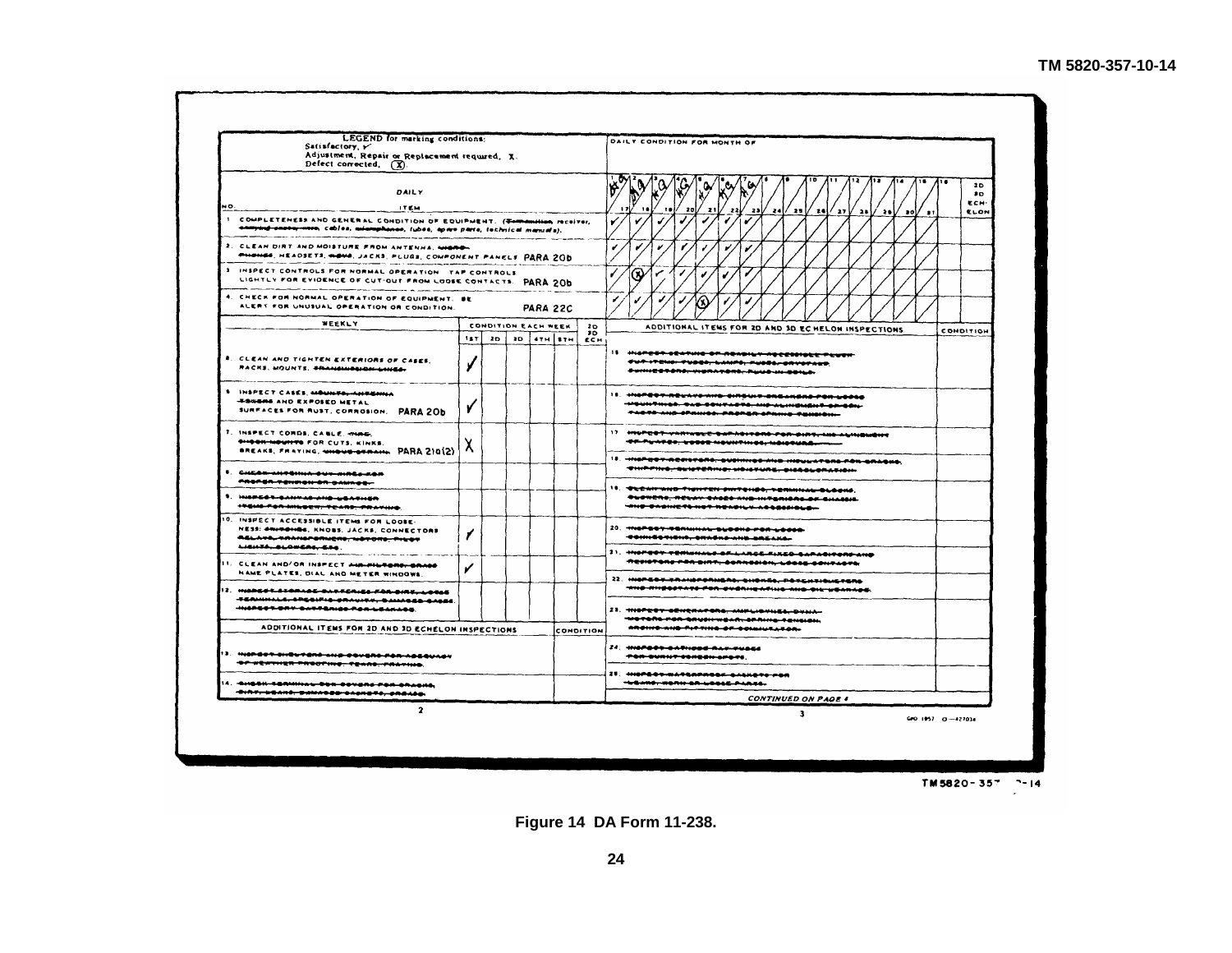## <span id="page-27-1"></span>**19. Scope of Operator's Maintenance**

<span id="page-27-0"></span>The following is a list of maintenance duties normally performed by the operator of Radio Receiver R-390/URR. These procedures do not require special tools or test equipment.

- *a.* Preventive maintenance [\(para 20\)](#page-27-1).
- *b.* Visual inspection [\(para 21\)](#page-27-1).
- *c.* Operational checklist [\(para 23\)](#page-27-1).
- *d.* Replacement of defective fuses.
- *e.* Receiver calibration [\(para 12\)](#page-10-0).

# **20. Preventive Maintenance**

*a. DA Form 11-238.* DA Form 11-238 [\(fig. 14](#page-26-0)) is a preventive maintenance checklist to be used by the operator. Items not applicable to the receiver are lined out. References in the ITEM block in the figures are to paragraphs that contain additional maintenance information pertinent to the particular item. Instructions for the use of the form appear on the form.

*b. Items.* The information shown in this subparagraph is supplementary to DA Form 11-238. The item numbers correspond to the ITEM numbers on the form.

| Item | Maintenance Procedures                        |
|------|-----------------------------------------------|
|      |                                               |
| 2    | Use a clean cloth to remove dust, dirt, mois- |
|      | ture, and grease from the antenna, mast       |
|      | base, microphone, headset, and front panel    |
|      | controls. If necessary, wet the cloth with    |
|      | Cleaning Compound (Federal stock No. 7930-    |
|      | 395-9542) and then wipe the parts with a      |
|      | clean dry cloth.                              |
| З    | All control knobs should work smoothly, be    |
|      | tight on the shaft, and should not bind.      |
|      | Tighten all loose knobs and be sure that the  |
|      | knobs do not rub against the panel.           |

*Warning***: Cleaning compound is flammable and its fumes ale toxic. Do not use near a flame; provide adequate ventilation.**

## **21. Visual Inspection**

*a.* When the equipment fails to perform properly, turn the power off and check for the following conditions:

- (1) Wrong setting of switches and controls.
- (2) Headset cord or power cord disconnected.
- (3) Antenna lead-in wire disconnected or antenna broken or grounded.
- (4) Burned-out fuse. [\(para 22\)](#page-27-1).

*b.* If the above checks do not locate the trouble, proceed to the operational checklist [\(para 23\)](#page-27-1).

## **22. Checking Fuses**

Equipment failure is frequently caused by a blown fuse. Spare fuses (2-, and 3-, and 3/8-ampere) are mounted on the rear panel under a protective cover.

*Caution:* **Turn off power when replacing fuses. Fuses of correct values must be used or serious damage to the receiver may result. If the replacement fuse burns out immediately after insertion, do not put another fuse in until the cause of fuse failure has been determined by higher echelon repair.**

### **23. Operational Checklist**

*a. General.* The operational checklist will help the operator to locate the trouble quickly. The corrective measures are used to repair this trouble. If the suggested measures do not restore normal equipment performance, troubleshooting is required by a field radio mechanic. Note on the repair tag what corrective measures were taken and how the equipment performed at the time of failure.

*b. Procedure.* Place the set in operation [\(para 11\)](#page-10-0). After the equipment has had time to warm up, perform the steps given in c below (in the order given). Observe the equipment operation and perform any corrective measures necessary.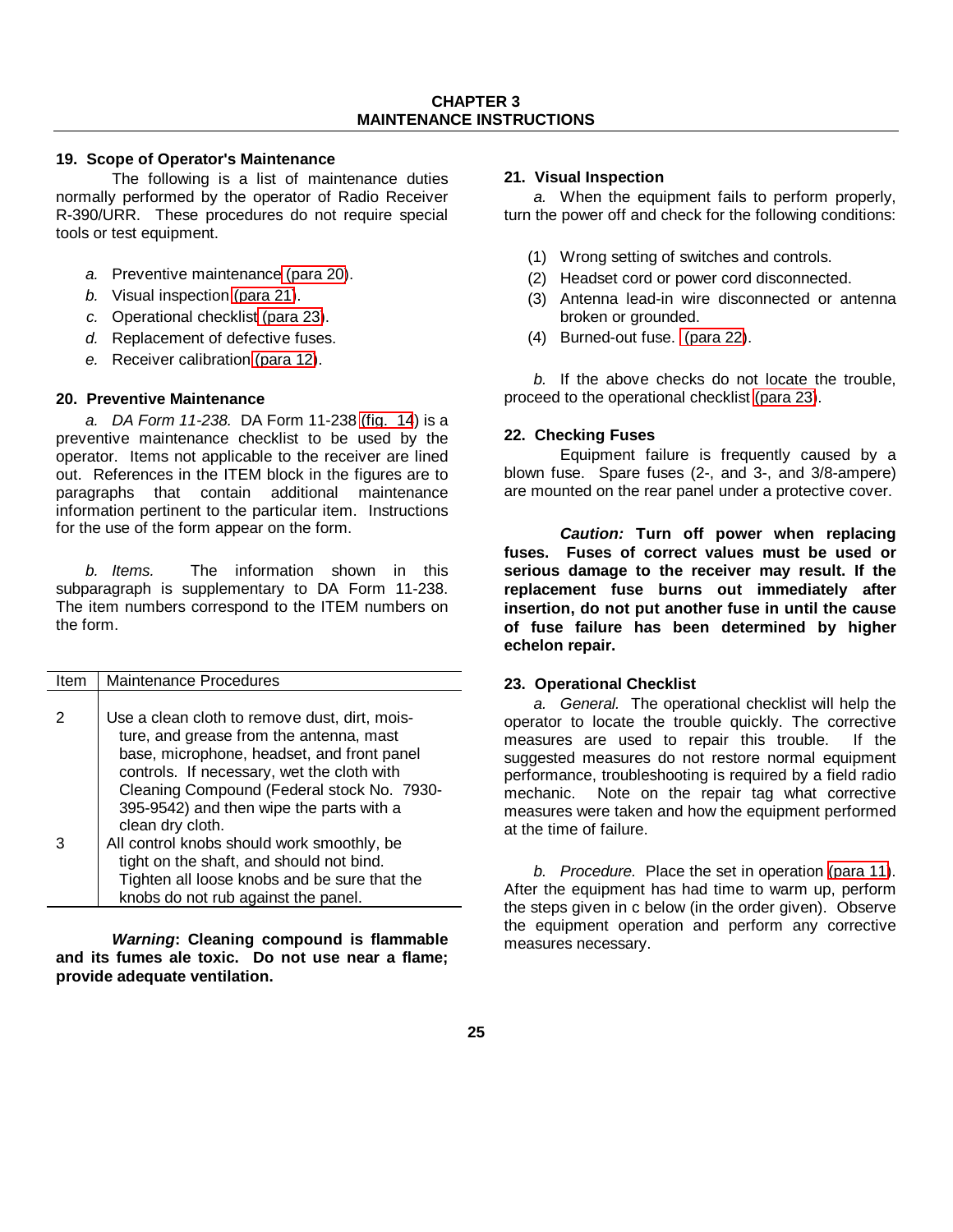*c. Checklist.*

<span id="page-28-0"></span>

| <b>Action</b>                                                                    | <b>Normal Indication</b>                                   | <b>Corrective measure</b>       |
|----------------------------------------------------------------------------------|------------------------------------------------------------|---------------------------------|
| FUNCTION switch at AGC                                                           | Dial lamps light                                           | Check power cable and fuses.    |
|                                                                                  | Rushing noise or signal heard in<br>headset.               | Check headset cord and plug.    |
| Turn MEGACYCLE CHANGE                                                            | Proper numbers appear in fre-<br>quency-indicator window.  | Higher echelon repair required. |
| Turn KILOCYCLE CHANGE control to<br>a desired station.                           | Desired station is heard.                                  | Higher echelon repair required. |
| Adjust ANT TRIM control for a maxi-<br>mum indication of CARRIER LEVEL<br>meter. | A maximum deflection of meter is<br>obtained.              | Higher echelon repair required. |
| Turn BFO switch to ON                                                            |                                                            | Higher echelon repair required. |
| Turn KILOCYCLE CHANGE control<br>station is tuned in.                            | A whistle-like tone is heard as each                       | Higher echelon repair required. |
| Turn BFO PITCH control                                                           | The pitch of the tone changes                              | Higher echelon repair required. |
| Turn FUNCTION switch to STAND BY.                                                | No noise or signal is heard; dial<br>lamp remains lighted. | Higher echelon repair required. |
| Turn FUNCTION switch to OFF                                                      | Dial lamps go out                                          | Higher echelon repair required. |



**Figure 15. Radio Receiver R-390/ URR, back panel.**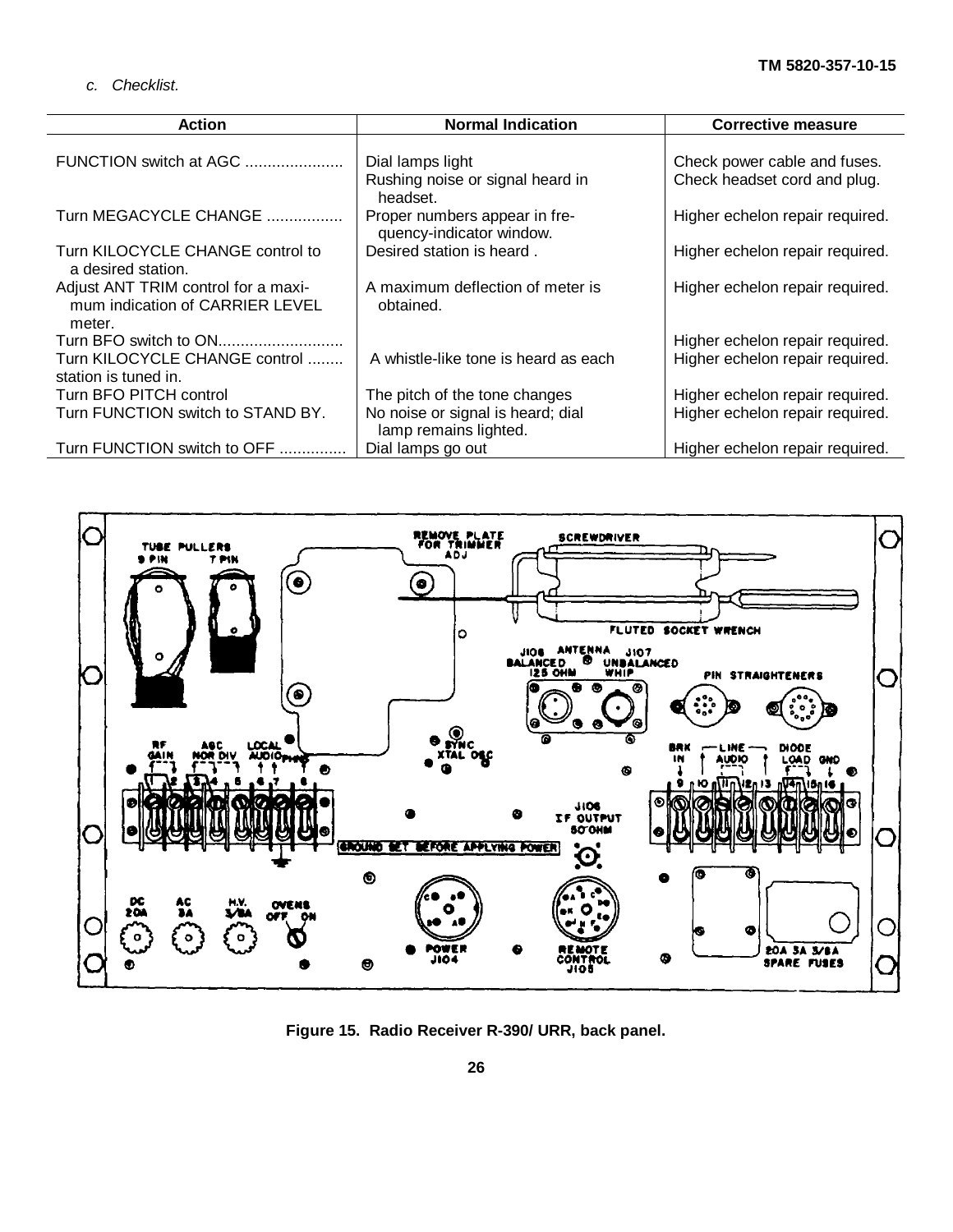# <span id="page-29-0"></span>**24. Authority for Demolition**

Demolition of the equipment will be accomplished only upon the order of the commander. The destruction procedure outlined in [paragraph 25](#page-29-0) will be used to prevent further use of the equipment.

# **25. Methods of Destruction**

Use any or all of the methods of destruction given below. The time available will be the major determining factor for the methods used. The tactical situation also will determine in what manner the destruction order will be carried out.

*a. Smash.* Smash tuning indicator, dials, meter, and controls; use sledges, axes, hammers, crowbars, and any other heavy tools available to smash the interior of the set. Use the heaviest tool on hand if time does not permit removing the set from the case.

*b. Cut.* Cut all cords, cables, and wiring in a number of places; use axes, machetes, and similar tools. If time permits, slash the interior wiring and cabling.

*c. Burn.* Burn as much of the equipment as is flammable; use gasoline, oil, flamethrowers, or similar

tools. Burn instruction literature first. Pour gasoline on the cut cables and internal wiring and ignite it. Use a flamethrower if available to burn the spare parts or pour gasoline on the spares and ignite it. Use incendiary grenades to complete the destruction of the equipment interiors.

*d. Explode.* Use explosives to complete the demolition or to cause maximum destruction when time does not permit complete demolition by other means; use powder charges, fragmentation grenades or incendiary grenades. Incendiary grenades usually are most effective if destruction of small parts and wiring is desired.

*e. Dispose.* Bury or scatter destroyed parts in slit trenches, foxholes, or throw them into streams.

*Warning:* **Make sure that all power is disconnected before attempting any of the above methods of destruction. Be extremely careful with explosives and incendiary devices. Use these items only when the need is urgent.**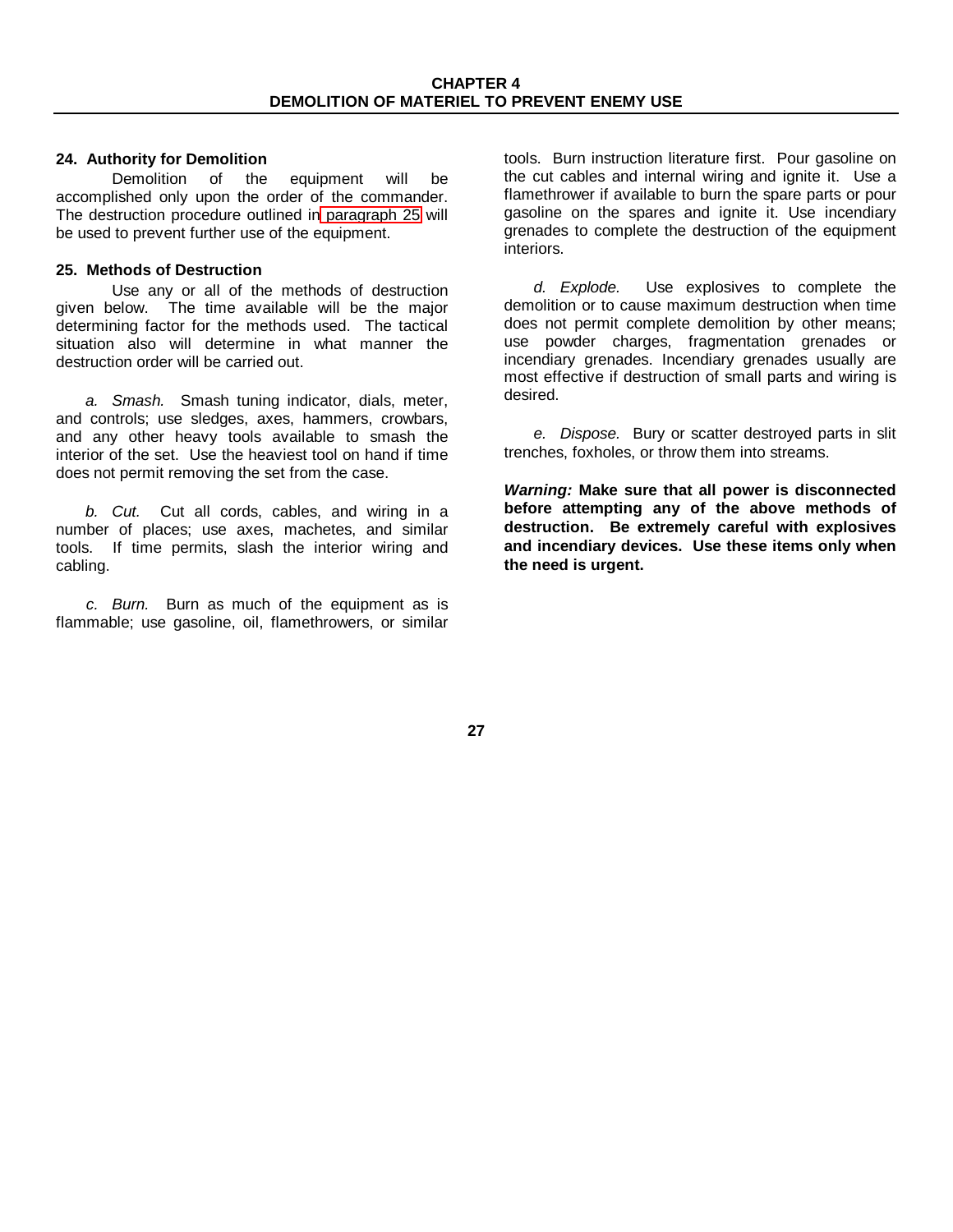<span id="page-30-0"></span>Following is a list of references applicable and available to the operator of Radio Receiver R-390/URR.

| DA PAM 108-1 | Index of Army Motion Pic-<br>tures, Film Strips, Slides<br>and Photo Recordings.                                                           |
|--------------|--------------------------------------------------------------------------------------------------------------------------------------------|
| DA PAM 310-4 | Index of Technical Manuals,<br><b>Technical Bulletins, Supply</b><br>Bulletins, Lubrications Or-<br>ders, and Modification Work<br>Orders. |
| FM 21-5      | Military Training.                                                                                                                         |
| FM 21-6      | <b>Techniques of Military TIn</b>                                                                                                          |
| FM 21-6      | Techniques of Military In-<br>struction.                                                                                                   |
| FM 21-30     | Military Symbols.                                                                                                                          |
| SR 320-5     | Dictionary of United States                                                                                                                |

|                     | Army Terms.                     |
|---------------------|---------------------------------|
| SR 320-50           | Authorized Abbreviations and    |
|                     | <b>Brevity Codes.</b>           |
| TM 11-649           | Radio Receiving Sets AN]        |
|                     | FRR-40 and AN/FRR-41.           |
| TM 11-5820-357-20P  | Organizational Maintenance      |
|                     | <b>Repair Parts and Special</b> |
|                     | <b>Tools Lists and Mainte-</b>  |
|                     | nance Allocation Chart: Re-     |
|                     | ceiver, Radio R-490/URR.        |
| TM 11-5820-3659-12P | Operator and Organizational     |
|                     | Maintenance Repair Parts        |
|                     | and Special Tools Lists and     |
|                     | Maintenance Allocation          |
|                     | <b>Chart: Power Supply</b>      |
|                     | PP-621/URR.                     |
|                     |                                 |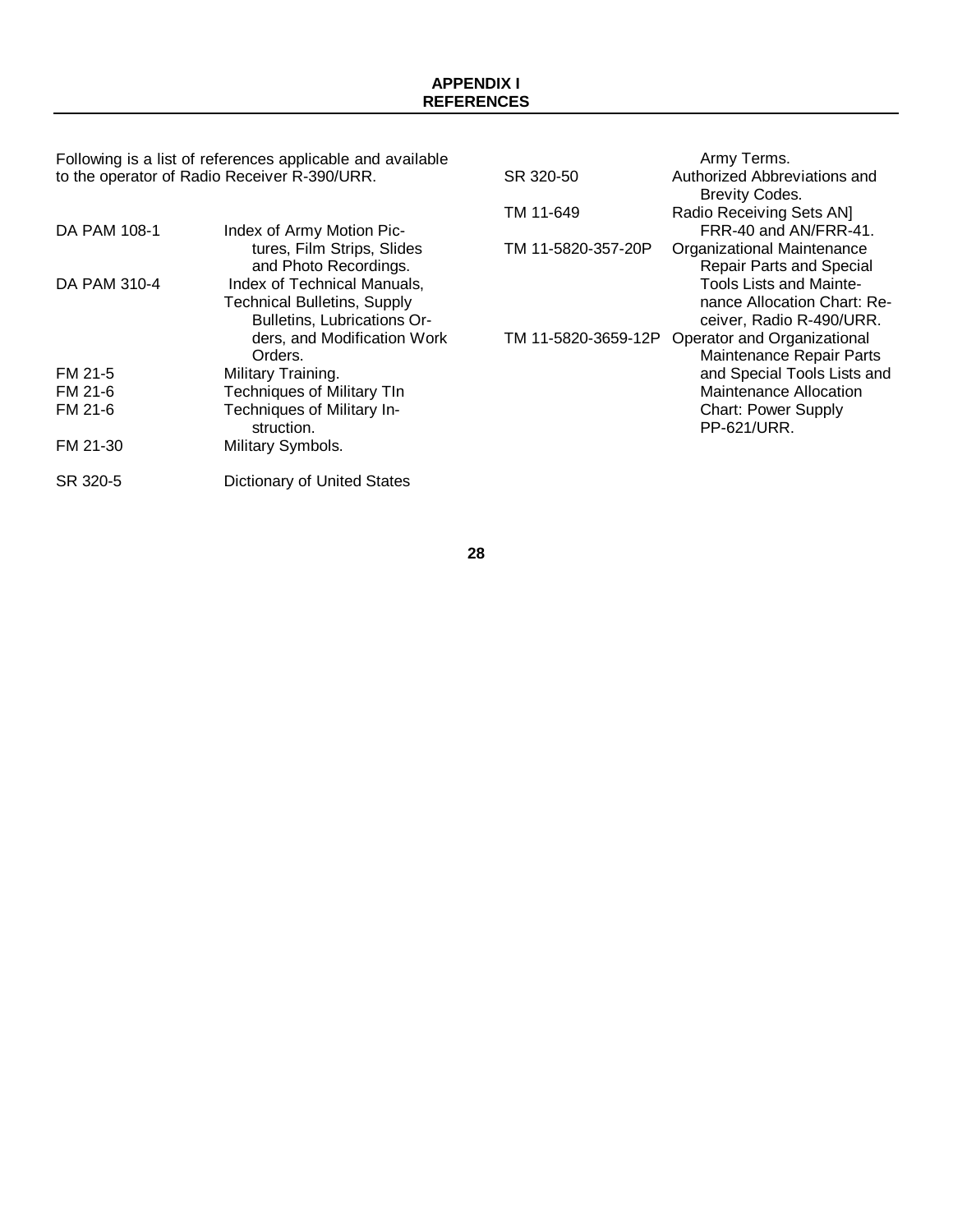# **Section I. INTRODUCTION**

# <span id="page-31-0"></span>**1. Scope**

*a.* This appendix lists items supplied for initial operation and for running spares. The list includes tools, accessories, parts, and material issue as *part of* the major end item. The list includes all items authorized for basic operator maintenance of the equipment. End items of equipment are issued on the basis of allowances prescribed in equipment authorization tables and other documents that are a basis for requisitioning.

- *b.* Columns are as follows:
- (1) *Source, maintenance, and recoverability code.* Not used.
- (2) *Federal stock number.* This column lists the 11 digit Federal stock number.
- (3) *Designation by model.* Not used.
- (4) *Description.* Nomenclature or the standard item name and brief identifying data for each item are listed in this column. When requisitioning, enter the nomenclature and description on the requisition.
- (5) *Unit of issue.* The unit of issue is the supply term by which the individual item is counted for procurement, storage, requisitioning, allowances, and issue purposes.
- (6) *Expendability*. Expendable items are indicated by the letter X; nonexpendable items are indicated by NX.
- (7) *Quantity authorized.* Under "Items Comprising an Operable Equipment", the column lists the quantity of items supplied for the initial operation of the equipment. Under "Running Spares and Accessory Items," the quantities listed are those issued initially with the equipment as spare parts. The quantities are authorized to be kept on hand by the operator for maintenance of the equipment.
- (8) *Illustrations.* Not used.

# **2. Critical Items**

A zero slash (φ) in the "Description" column indicates items that are expected to fail during the first year or items that will make the equipment inoperative if they fail.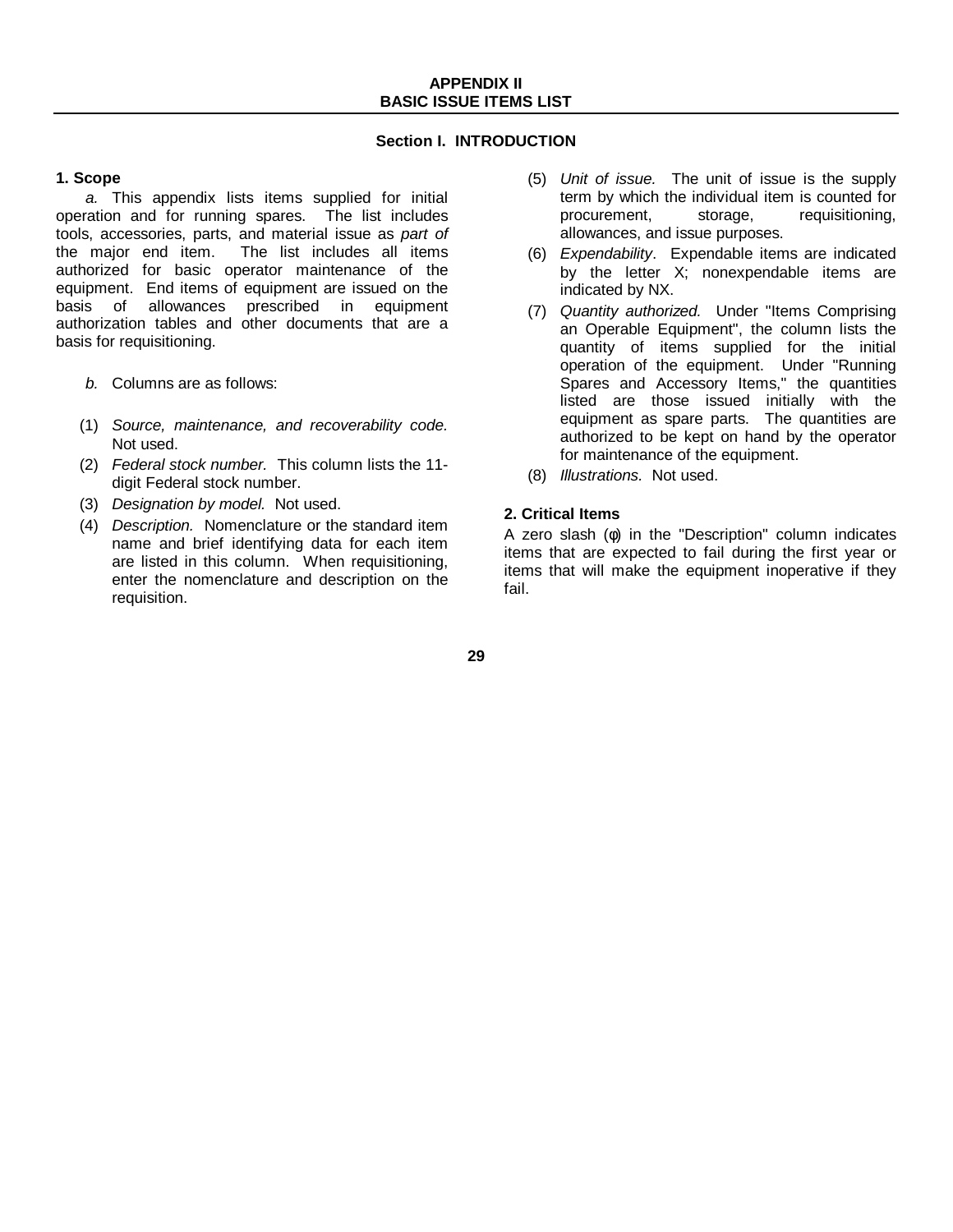# **Section II. FUNCTIONAL PARTS LIST**

| (1)                                                                        |  | (2)                                                                                                                                                                   |                                                 |                                     |                    | (3) | (4)                                                                                                                                                                                                                                                                                                                                                                                                                                                                                                                                                                              | (5)                                                      | (6)                                            | (7)                                                                | (8)         | (9)                |
|----------------------------------------------------------------------------|--|-----------------------------------------------------------------------------------------------------------------------------------------------------------------------|-------------------------------------------------|-------------------------------------|--------------------|-----|----------------------------------------------------------------------------------------------------------------------------------------------------------------------------------------------------------------------------------------------------------------------------------------------------------------------------------------------------------------------------------------------------------------------------------------------------------------------------------------------------------------------------------------------------------------------------------|----------------------------------------------------------|------------------------------------------------|--------------------------------------------------------------------|-------------|--------------------|
| <b>SOURCE</b><br><b>MAINT</b><br><b>AND</b><br><b>RECOV</b><br><b>CODE</b> |  | <b>FEDERAL</b><br><b>STOCK NO.</b>                                                                                                                                    | <b>DESIGNATION</b><br><b>BY</b><br><b>MODEL</b> |                                     | <b>DESCRIPTION</b> |     | UNIT OF<br><b>ISSUE</b>                                                                                                                                                                                                                                                                                                                                                                                                                                                                                                                                                          | <b>EXPEND-</b><br><b>ABILITY</b>                         | QTY<br><b>AUTH</b>                             | <b>ILLUS-</b><br><b>TRATIONS</b>                                   |             |                    |
|                                                                            |  |                                                                                                                                                                       |                                                 |                                     |                    |     |                                                                                                                                                                                                                                                                                                                                                                                                                                                                                                                                                                                  |                                                          |                                                |                                                                    | FIG.<br>NO. | <b>ITEM</b><br>NO. |
|                                                                            |  |                                                                                                                                                                       |                                                 |                                     |                    |     | ITEMS COMPRISING AN OPERABLE EQUIPMENT                                                                                                                                                                                                                                                                                                                                                                                                                                                                                                                                           |                                                          |                                                |                                                                    |             |                    |
|                                                                            |  |                                                                                                                                                                       |                                                 |                                     |                    |     | RECEIVER, RADIO R-390/URR                                                                                                                                                                                                                                                                                                                                                                                                                                                                                                                                                        |                                                          |                                                |                                                                    |             |                    |
|                                                                            |  | 5820-503-1242                                                                                                                                                         |                                                 |                                     |                    |     | RECEIVER, RADIO R-390/URR                                                                                                                                                                                                                                                                                                                                                                                                                                                                                                                                                        | ea                                                       | <b>NX</b>                                      |                                                                    |             |                    |
|                                                                            |  | Order thru AGC<br>5995-1731-39<br>U520-539-9006                                                                                                                       |                                                 |                                     |                    |     | TECHNICAL MANUAL TM-5820-357-10<br>CABLE ASSEMBLY, POWER CX-1358/U: 2 cond No. 18 AWG; 8 ft g<br>POWER SUPPLY PP-621/URR: (Installed in end eqpt)                                                                                                                                                                                                                                                                                                                                                                                                                                | ea<br>ea<br>ea                                           | Χ<br>X<br><b>NX</b>                            | $\overline{2}$                                                     |             |                    |
|                                                                            |  |                                                                                                                                                                       |                                                 | RUNNING. SPARES AND ACCESSORY ITEMS |                    |     |                                                                                                                                                                                                                                                                                                                                                                                                                                                                                                                                                                                  |                                                          |                                                |                                                                    |             |                    |
|                                                                            |  |                                                                                                                                                                       |                                                 |                                     |                    |     | RECEIVER, RADIO R-390/URR                                                                                                                                                                                                                                                                                                                                                                                                                                                                                                                                                        |                                                          |                                                |                                                                    |             |                    |
|                                                                            |  | 5960-18-3553<br>5960-188-3551<br>5960-188-3602<br>5960-188-6589<br>5960-188-1515<br>5960-262-0167<br>5960-166-7663<br>5960-167-0389<br>5960-264-2089<br>5960-262-0210 |                                                 |                                     |                    |     | ELECTRON TUBE MIL type 6AJ5,<br>$\mathbf{0}$<br>ELECTRON TUBE: MIL type 6AK6<br>$\mathbf 0$<br>ELECTRON TUBE: MIL type 6BH6<br>$\mathbf 0$<br>ELECTRON TUBE: MIL type 6BJ6<br>$\mathbf{0}$<br>ELECTRON TUBE: MIL type 6C4<br>$\mathbf 0$<br>ELECTRON TUBE: MIL type 12AT7WA<br>$\mathbf 0$<br>ELECTRON TUBE: MIL type 12AU7<br>$\mathbf 0$<br>ELECTRON TUBE: MIL type 5651<br>$\Omega$<br>ELECTRON TUBE: 'MIL type 5,741/h06W; (when V701 is replaced sub-assembly<br>$\overline{0}$<br>must be adjusted)<br>0 ELECTRON TUBE: MIL type 5814A (when changing tubes, VQ01 and Vo02 | ea<br>ea<br>ea<br>ea<br>ea<br>ea<br>ea<br>ea<br>ea<br>ec | Χ<br>X<br>Χ<br>X<br>X<br>X<br>X<br>X<br>X<br>X | $\overline{1}$<br>$\mathbf{1}$<br>$\overline{2}$<br>$\overline{2}$ |             |                    |
|                                                                            |  | 5960-264-1486<br>5920-131-9821<br>5920-537-6647<br>6240-155-7836<br>5905-502-4840                                                                                     |                                                 |                                     |                    |     | should be changed at same time)<br>ELECTRON TUBE: type 60n2 per BUSHIPS Spec<br>0<br>FUSE, CARTRIDGE: 3 amp; 12SV; Littlefuse No. 313003<br>0<br>FUSE, CARTRIDGE: 3/8 amp; 250v; MIL type FO2GR375B<br>$\mathbf 0$<br>LAMP, INCANDESCENT: 28v; 0.04 amp; Fed Spec No. w-L-111b, trade No. 327<br>$\mathbf 0$<br>RESISTOR, CURRENT REGULATING: MIL type TJ311M01<br>$\mathbf 0$                                                                                                                                                                                                   | ea<br>ea<br>ea<br>ea<br>ea                               | Χ<br>Χ<br>Χ<br>Χ<br>X                          | 6<br>5<br>$\mathbf{1}$                                             |             |                    |

**URR 2**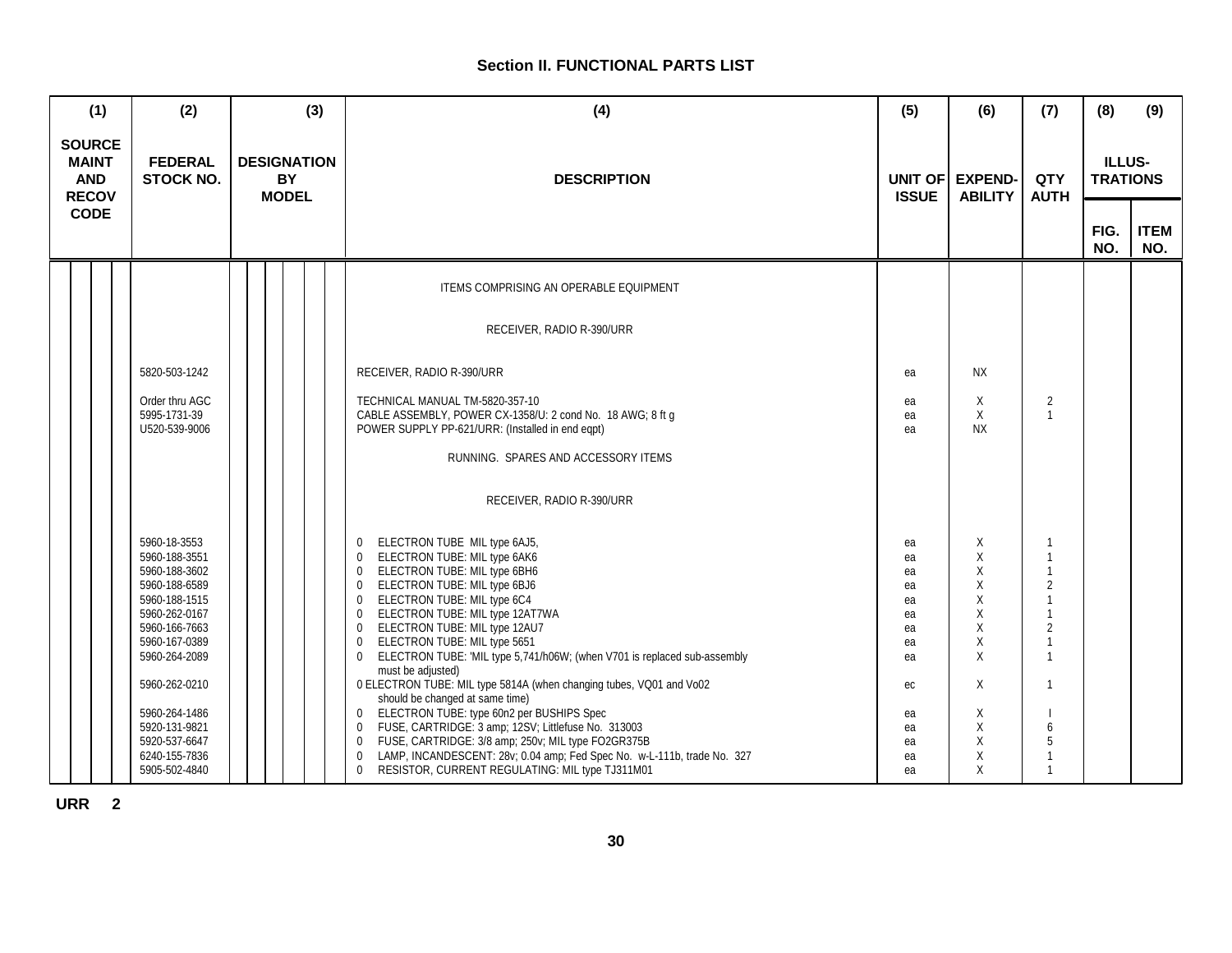G.H. DECKER, *General, United States Army,* Official: *Chief of Staff.*

R. V. LEE, *Major General, United States Army, The Adjutant General.*

# Distribution:

*Active Army:*

To be distributed in accordance with DA Form 12-7 requirements for TM 11 Series (Uncl) plus the following formula:

| USASA (2)                        | $11 - 57$          |
|----------------------------------|--------------------|
| CNGB(1)                          | 11-85              |
| Tech Stf, DA (1) except          | 11-86              |
| CSigO(18)                        | 11-98              |
| DASA (5)                         | 11-117             |
| US ARADCOM (2)                   | 11-155             |
| US ARADCOM Rgn (2)               | 11-500 (AA-AE) (4) |
| MDW(1)                           | 11-557             |
| Seventh US Army (2)              | 11-587             |
| EUSA(2)                          | 11-592             |
| Units org under fol TOE (2 cy ea | 11-597             |
| except as indc):                 | $32 - 51$          |
| $11 - 7$                         | $32 - 56$          |
| $11 - 16$                        | 32-67              |
| $11 - 32$                        |                    |
|                                  |                    |

**NG**: State AG (3); Units-Same as Active Army except allowance is one copy to each unit.

# *USAR*: None.

For explanation of abbreviations used, see AR 820-50.

U.S. GOVERNMENT PRINTING OFFICE: 1987 0 - 201-421 (71158)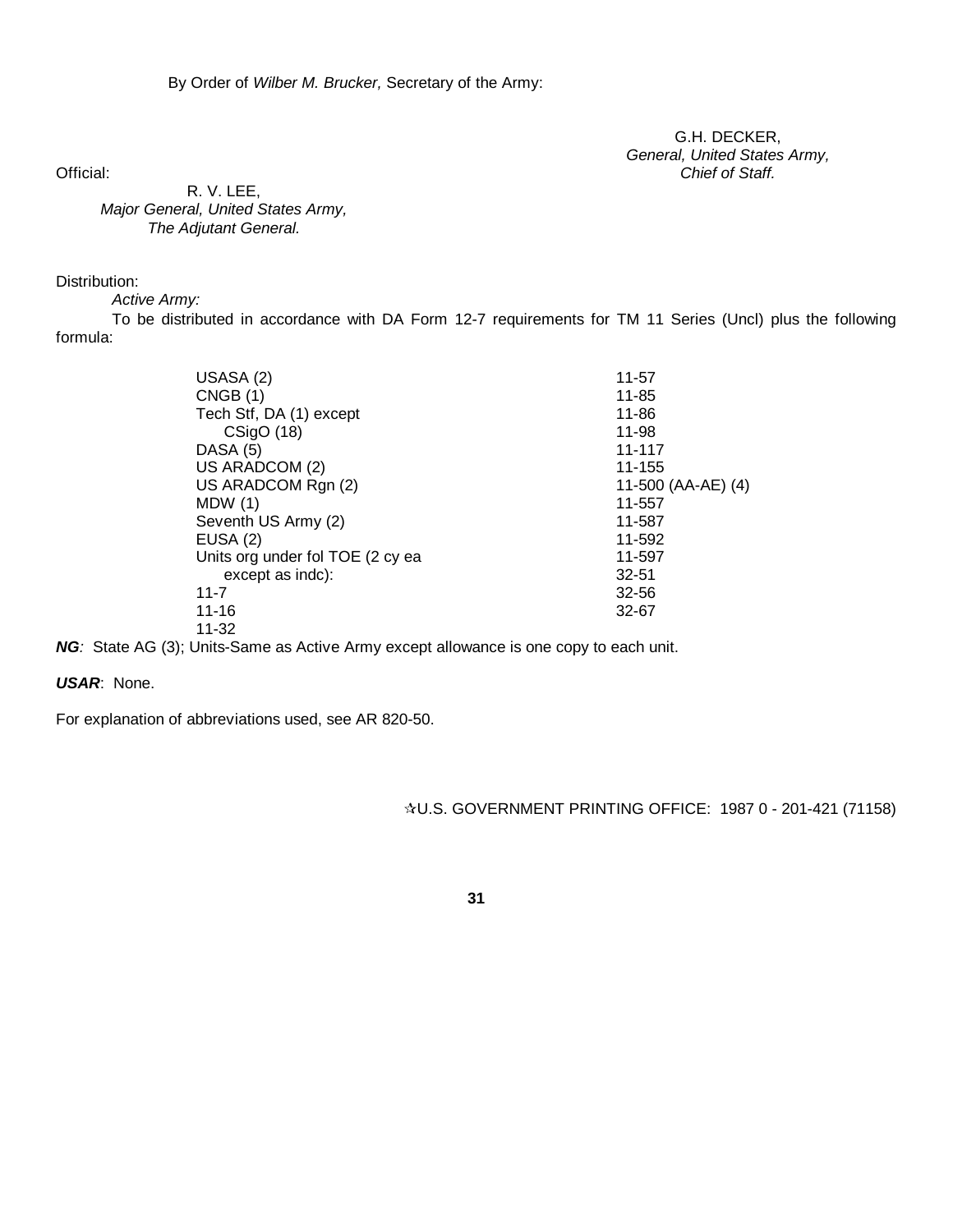| RECOMMENDED CHANGES TO EQUIPMENT TECHNICAL PUBLICATIONS                                                               |                                                                                                                                                                       |  |  |  |  |  |
|-----------------------------------------------------------------------------------------------------------------------|-----------------------------------------------------------------------------------------------------------------------------------------------------------------------|--|--|--|--|--|
|                                                                                                                       | SOMETHING WRONG WITH PUBLICATION                                                                                                                                      |  |  |  |  |  |
| THENJOT DOWN THE                                                                                                      | FROM: (PRINT YOUR UNIT'S COMPLETE ADDRESS)<br>DOPE ABOUT IT ON THIS FORM.<br>CAREFULLY TEAR IT OUT, FOLD IT<br><b>DATE SENT</b><br>AND DROP IT IN THE MAIL.           |  |  |  |  |  |
| <b>PUBLICATION NUMBER</b>                                                                                             | <b>PUBLICATION DATE</b><br>PUBLICATION TITLE                                                                                                                          |  |  |  |  |  |
| BE EXACT PIN-POINT WHERE IT IS<br>PARA-<br>PAGE<br><b>FIGURE</b><br><b>TABLE</b><br><b>GRAPH</b><br>NO.<br>NO.<br>NO. | IN THIS SPACE, TELL WHAT IS WRONG<br>AND WHAT SHOULD BE DONE ABOUT IT.                                                                                                |  |  |  |  |  |
|                                                                                                                       |                                                                                                                                                                       |  |  |  |  |  |
|                                                                                                                       |                                                                                                                                                                       |  |  |  |  |  |
|                                                                                                                       |                                                                                                                                                                       |  |  |  |  |  |
|                                                                                                                       |                                                                                                                                                                       |  |  |  |  |  |
|                                                                                                                       |                                                                                                                                                                       |  |  |  |  |  |
| PRINTED NAME, GRADE OR TITLE AND TELEPHONE NUMBER                                                                     | SIGN HERE                                                                                                                                                             |  |  |  |  |  |
| DA FORM 2028-2                                                                                                        | PREVIOUS EDITIONS<br>P.S.--IF YOUR OUTFIT WANTS TO KNOW ABOUT YOUR<br>ARE OBSOLETE.<br>RECOMMENDATION MAKE A CARBON COPY OF THIS<br>AND GIVE IT TO YOUR HEADQUARTERS. |  |  |  |  |  |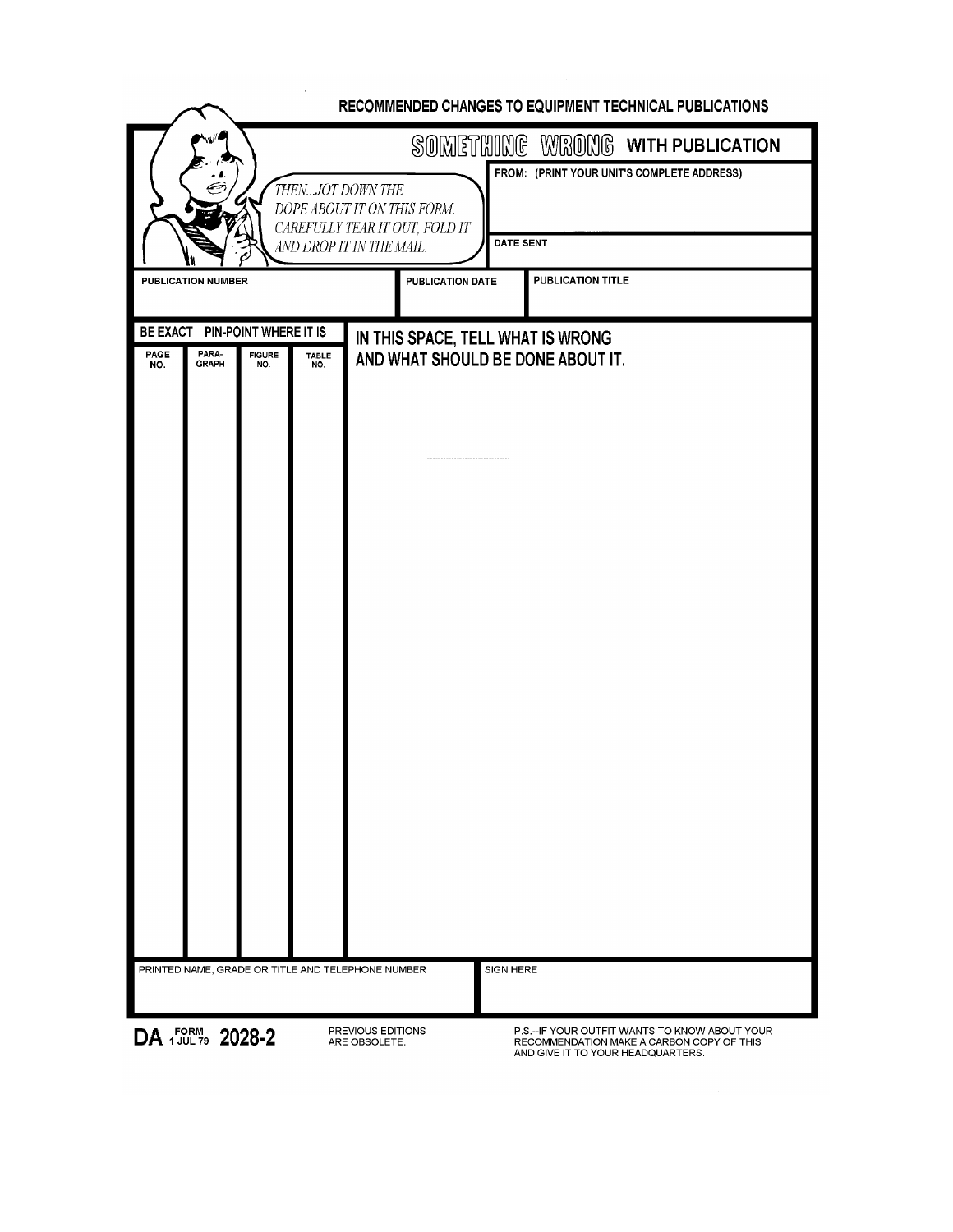## **The Metric System and Equivalents**

- 1 centimeter = 10 millimeters = .39 inch 1 deciliter = 10 centiliters = 3.38 fl. ounces<br>1 decimeter = 10 centimeters = 3.94 inches 1 deciliter = 10 deciliters = 3.38 fl. ounces
- 1 decimeter = 10 centimeters =  $3.94$  inches
- 1 meter = 10 decimeters = 39.37 inches 1 dekaliter = 10 liters = 2.64 gallons<br>1 dekameter = 10 meters = 32.8 feet 1 dekaliters = 26.42 g
- 
- 1 hectometer = 10 dekameters =  $328.08$  feet
- 1 kilometer = 10 hectometers =  $3,280.8$  feet

#### *Weights*

- 
- 
- 
- 
- 1 kilogram = 10 hectograms =  $2.2$  pounds
- 1 quintal = 100 kilograms = 220.46 pounds *Cubic Measure*
- 1 metric ton = 10 quintals = 1.1 short tons

#### *Linear Measure Liquid Measure*

- 1 centiliter =  $10$  milliters = .34 fl. ounce
- 
- 
- 
- 1 hectoliter = 10 dekaliters =  $26.42$  gallons<br>1 kiloliter = 10 hectoliters =  $264.18$  gallons

#### *Square Measure*

- 1 sq. centimeter = 100 sq. millimeters = .155 sq. inch
- 1 centigram = 10 milligrams = .15 grain 1 sq. decimeter = 100 sq. centimeters = 15.5 sq. inches
- 1 decigram = 10 centigrams = 1.54 grains 1 sq. meter (centare) = 100 sq. decimeters = 10.76 sq. feet<br>1 sq. dekameter (are) = 100 sq. meters = 1,076.4 sq. feet<br>1 sq. dekameter (are) = 100 sq. meters = 1,076.4 sq. feet
- 1 gram = 10 decigram = .035 ounce 1 sq. dekameter (are) = 100 sq. meters = 1,076.4 sq. feet<br>1 sq. hectometer (hectare) = 100 sq. dekameters = 2.47 a
- 1 decagram = 10 grams = .35 ounce 1 sq. hectometer (hectare) = 100 sq. dekameters = 2.47 acres<br>1 sq. kilometer = 100 sq. hectometers = .386 sq. mile 1 sq. kilometer = 100 sq. hectometers =  $.386$  sq. mile
	-

1 cu. centimeter = 1000 cu. millimeters = .06 cu. inch 1 cu. decimeter =  $1000$  cu. centimeters =  $61.02$  cu. inches 1 cu. meter =  $1000$  cu. decimeters =  $35.31$  cu. feet

# **Approximate Conversion Factors**

| To change     | To                 | <b>Multiply by</b> | To change          | To            | <b>Multiply by</b> |
|---------------|--------------------|--------------------|--------------------|---------------|--------------------|
| inches        | centimeters        | 2.540              | ounce-inches       | Newton-meters | .007062            |
| feet          | meters             | .305               | centimeters        | inches        | .394               |
| yards         | meters             | .914               | meters             | feet          | 3.280              |
| miles         | kilometers         | 1.609              | meters             | yards         | 1.094              |
| square inches | square centimeters | 6.451              | kilometers         | miles         | .621               |
| square feet   | square meters      | .093               | square centimeters | square inches | .155               |
| square yards  | square meters      | .836               | square meters      | square feet   | 10.764             |
| square miles  | square kilometers  | 2.590              | square meters      | square yards  | 1.196              |
| acres         | square hectometers | .405               | square kilometers  | square miles  | .386               |
| cubic feet    | cubic meters       | .028               | square hectometers | acres         | 2.471              |
| cubic yards   | cubic meters       | .765               | cubic meters       | cubic feet    | 35.315             |
| fluid ounces  | milliliters        | 29,573             | cubic meters       | cubic yards   | 1.308              |
| pints         | liters             | .473               | milliliters        | fluid ounces  | .034               |
| quarts        | liters             | .946               | liters             | pints         | 2.113              |
| gallons       | liters             | 3.785              | liters             | quarts        | 1.057              |
| ounces        | grams              | 28.349             | liters             | gallons       | .264               |
| pounds        | kilograms          | .454               | grams              | ounces        | .035               |
| short tons    | metric tons        | .907               | kilograms          | pounds        | 2.205              |
| pound-feet    | Newton-meters      | 1.356              | metric tons        | short tons    | 1.102              |
| pound-inches  | Newton-meters      | .11296             |                    |               |                    |

### **Temperature (Exact)**

| ∘⊏ | Fahrenheit  | 5/9 (after      | Celsius     | °C |
|----|-------------|-----------------|-------------|----|
|    | temperature | subtracting 32) | temperature |    |